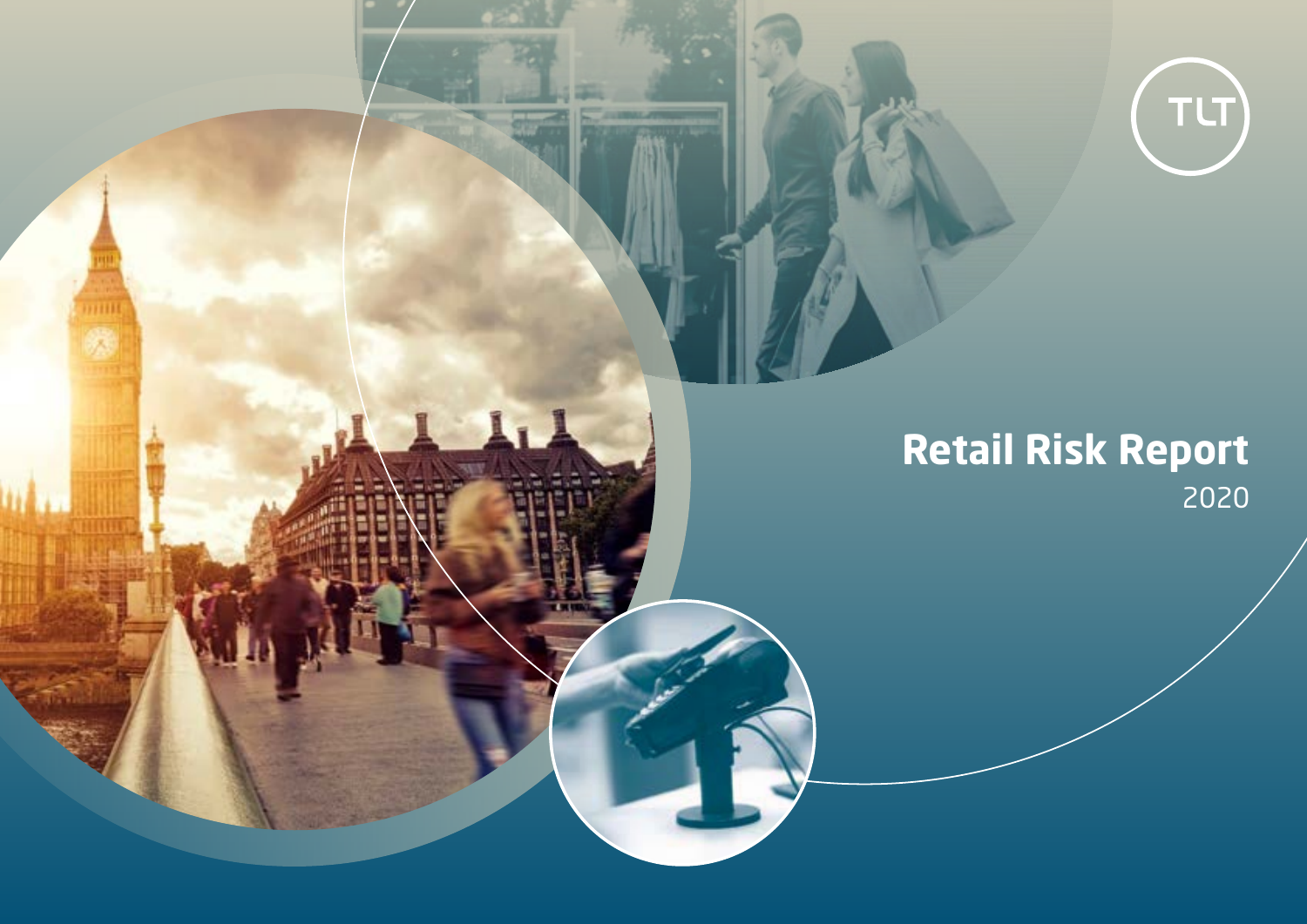# **Contents**

| Sustainability and fashion manufactured and support and support of the substitution of the support of the substitution of the support of the substitution of the substitution of the substitution of the substitution of the s |    |
|--------------------------------------------------------------------------------------------------------------------------------------------------------------------------------------------------------------------------------|----|
|                                                                                                                                                                                                                                |    |
|                                                                                                                                                                                                                                |    |
|                                                                                                                                                                                                                                |    |
|                                                                                                                                                                                                                                |    |
|                                                                                                                                                                                                                                |    |
|                                                                                                                                                                                                                                |    |
|                                                                                                                                                                                                                                |    |
|                                                                                                                                                                                                                                |    |
|                                                                                                                                                                                                                                |    |
|                                                                                                                                                                                                                                | 18 |
|                                                                                                                                                                                                                                |    |
|                                                                                                                                                                                                                                | 20 |
|                                                                                                                                                                                                                                | 21 |
|                                                                                                                                                                                                                                |    |
|                                                                                                                                                                                                                                | 22 |
|                                                                                                                                                                                                                                |    |
|                                                                                                                                                                                                                                | 24 |
|                                                                                                                                                                                                                                | 25 |

# **Introduction**

The TLT Retail Risk Report has returned for a fifth year, following the success of previous editions in helping retailers understand the legal and regulatory changes affecting the market for the year ahead and beyond.

Our retail specialists also share their advice on how to prepare for these changes and ways to reduce the risk to the business.

2020 will be another challenging year for retailers, with a number of high profile names succumbing to the tougher economic conditions that the sector is facing.

These tough economic conditions show little sign of letting up. The domestic political uncertainty which has dominated the last few years has now relented with the decisive general election result. However, the precise arrangements for the UK's departure from the European Union are not yet finalised. Our future trading arrangements with the European Union and the rest of the world will be shaped over the next few years.

In addition, 2020 will bring a number of domestic regulatory changes that are affecting the sector.

We have also seen the impact of Coronavirus on some sectors and the financial markets in 2020. The full impact on the retail sector remains to be seen. The UK has committed to achieving net zero carbon emissions by 2050 and we are starting to see regulatory change to this effect. New carbon reporting regulations intend to increase awareness among large organisations of energy costs and help reduce their impact on climate change. There will be additional requirements in relation to the reporting of carbon emissions, energy use and efficiency.

An increasing awareness of the impact of plastic waste upon the environment has led to a number of initiatives to improve the ability to recycle and re-use plastic. Although some progress has been made by retailers, this has been voluntary and slow so regulation is on the horizon in the form of a Plastic Packaging Tax. The focus on sustainability will also see a switch to electric vehicles with the Government setting a target of 70% of new car sales in the ultra-low emissions category by 2030.

UK consumer online spending is set to increase in 2020 expecting to reach £48bn. This has led to an increased focus on the digital space. Tighter consumer legislation is on the way through the EU's "new deal" for consumers focusing on online consumer rights. The CMA has also launched a study into online platforms and digital advertising in the UK setting out how it plans to foster innovation while protecting consumers in the rapidly developing digital economy.

Although these are challenging times for retailers, by being prepared and putting in place appropriate planning and strategies, retailers can continue to go from strength to strength. We hope that you find this report useful in planning for the year ahead. If you have any questions about these changes or would like assistance in preparing for them, please do get in touch.



### **Kerry Gwyther**

Partner and Head of Regulatory **T** 0333 006 0155 kerry.gwyther@TLTsolicitors.com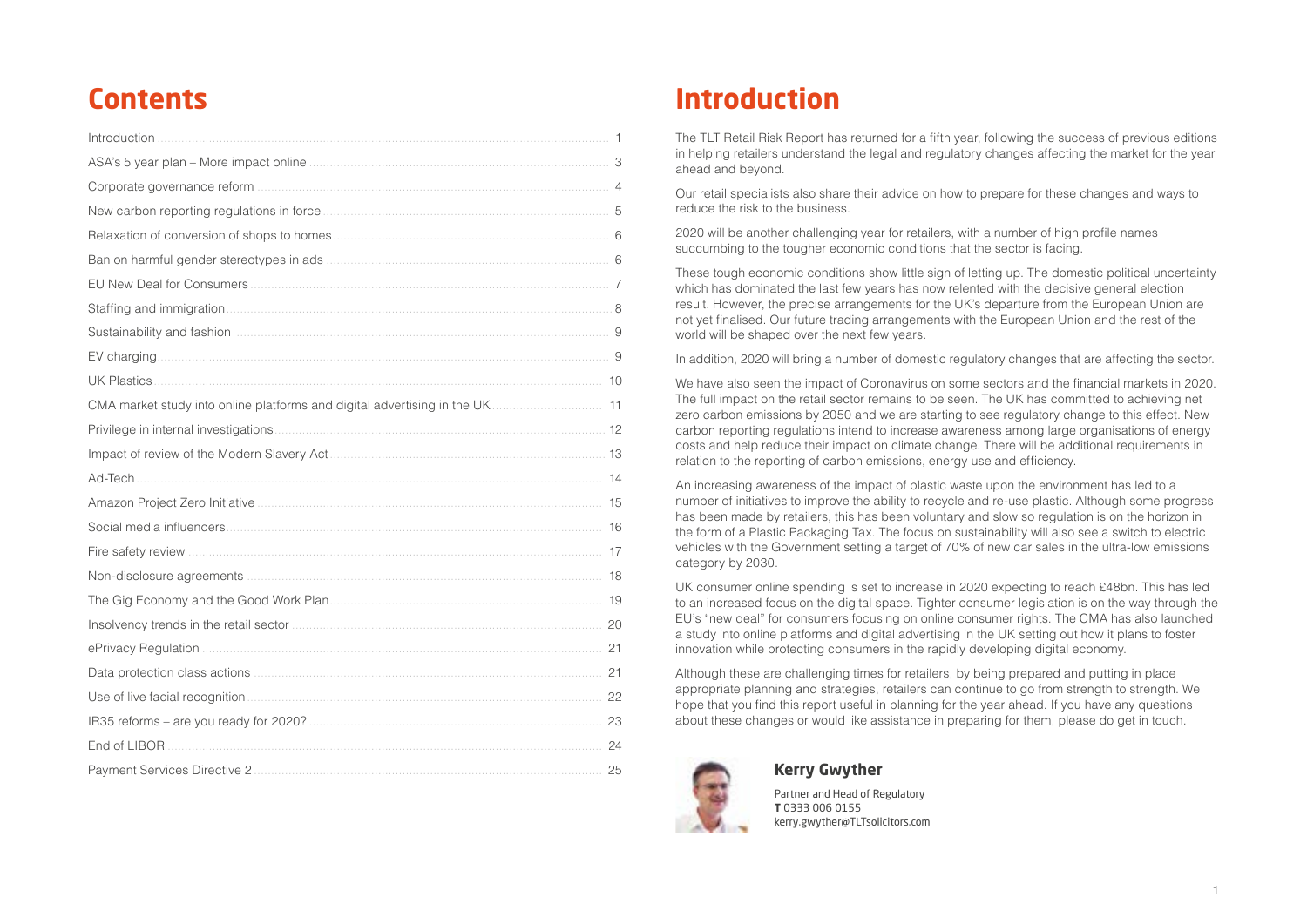# Retail regulatory timeline 2020 Click on the linked headings below to find out more about each change **In High risk In Medium risk In Low risk**

|                                                                          |                                        | 2019 | Jan<br>2020 | Feb<br>2020 | March<br>2020 | April<br>2020 | May<br>2020 | June<br><b>2020</b> | July<br>2020 | Aug<br>2020 | Sept<br>2020 | Oct<br>2020 | Nov<br>2020 | Dec<br>2020 | 2021 |
|--------------------------------------------------------------------------|----------------------------------------|------|-------------|-------------|---------------|---------------|-------------|---------------------|--------------|-------------|--------------|-------------|-------------|-------------|------|
| ASA's 5 year plan - More impact online                                   | <b>SORS</b>                            |      |             |             |               |               |             |                     |              |             |              |             |             |             |      |
| Corporate governance reform                                              | $\mathbf{C}$                           |      |             |             |               |               |             |                     |              |             |              |             |             |             |      |
| New carbon reporting regulations in force                                | Ø.                                     |      |             |             |               |               |             |                     |              |             |              |             |             |             |      |
| Relaxation of conversion of shops to homes                               | $\mathbf 9$                            |      |             |             |               |               |             |                     |              |             |              |             |             |             |      |
| Ban on harmful gender stereotypes in ads                                 | <b>SOR</b>                             |      |             |             |               |               |             |                     |              |             |              |             |             |             |      |
| <b>EU New Deal for Consumers</b>                                         | $\bullet$                              |      |             |             |               |               |             |                     |              |             |              |             |             |             |      |
| <b>Staffing and immigration</b>                                          | $\begin{bmatrix} 1 \\ 0 \end{bmatrix}$ |      |             |             |               |               |             |                     |              |             |              |             |             |             |      |
| Sustainability and fashion                                               | $\bullet$                              |      |             |             |               |               |             |                     |              |             |              |             |             |             |      |
| <b>EV</b> charging                                                       | $\bigcirc$                             |      |             |             |               |               |             |                     |              |             |              |             |             |             |      |
| <b>UK Plastics</b>                                                       | $\bullet$                              |      |             |             |               |               |             |                     |              |             |              |             |             |             |      |
| CMA market study into online platforms and digital advertising in the UK | $\delta \tilde{C}$                     |      |             |             |               |               |             |                     |              |             |              |             |             |             |      |
| Privilege in internal investigations                                     | ♦                                      |      |             |             |               |               |             |                     |              |             |              |             |             |             |      |
| Impact of review of the Modern Slavery Act                               | ♦                                      |      |             |             |               |               |             |                     |              |             |              |             |             |             |      |
| Ad-Tech                                                                  | $\overline{\mathbf{E}}$                |      |             |             |               |               |             |                     |              |             |              |             |             |             |      |
| Amazon Project Zero Initiative                                           | $\mathbf{E}$                           |      |             |             |               |               |             |                     |              |             |              |             |             |             |      |
| Social media influencers                                                 | <b>SOR</b>                             |      |             |             |               |               |             |                     |              |             |              |             |             |             |      |
| Fire safety review                                                       | $\odot$ $\odot$                        |      |             |             |               |               |             |                     |              |             |              |             |             |             |      |
| Non-disclosure agreements                                                |                                        |      |             |             |               |               |             |                     |              |             |              |             |             |             |      |
| The Gig Economy and the Good Work Plan                                   | En 1                                   |      |             |             |               |               |             |                     |              |             |              |             |             |             |      |
| Insolvency trends in the retail sector                                   | $\bigodot$                             |      |             |             |               |               |             |                     |              |             |              |             |             |             |      |
| ePrivacy Regulation                                                      | $\bigoplus$                            |      |             |             |               |               |             |                     |              |             |              |             |             |             |      |
| Data protection class actions                                            | $\bigoplus$                            |      |             |             |               |               |             |                     |              |             |              |             |             |             |      |
| Use of live facial recognition                                           | $\bigcirc$                             |      |             |             |               |               |             |                     |              |             |              |             |             |             |      |
| IR35 reforms - are you ready for 2020?                                   | $\begin{bmatrix} 0 \\ 0 \end{bmatrix}$ |      |             |             |               |               |             |                     |              |             |              |             |             |             |      |
| <b>End of LIBOR</b>                                                      | ę                                      |      |             |             |               |               |             |                     |              |             |              |             |             |             |      |
| <b>Payment Services Directive 2</b>                                      | ESP                                    |      |             |             |               |               |             |                     |              |             |              |             |             |             |      |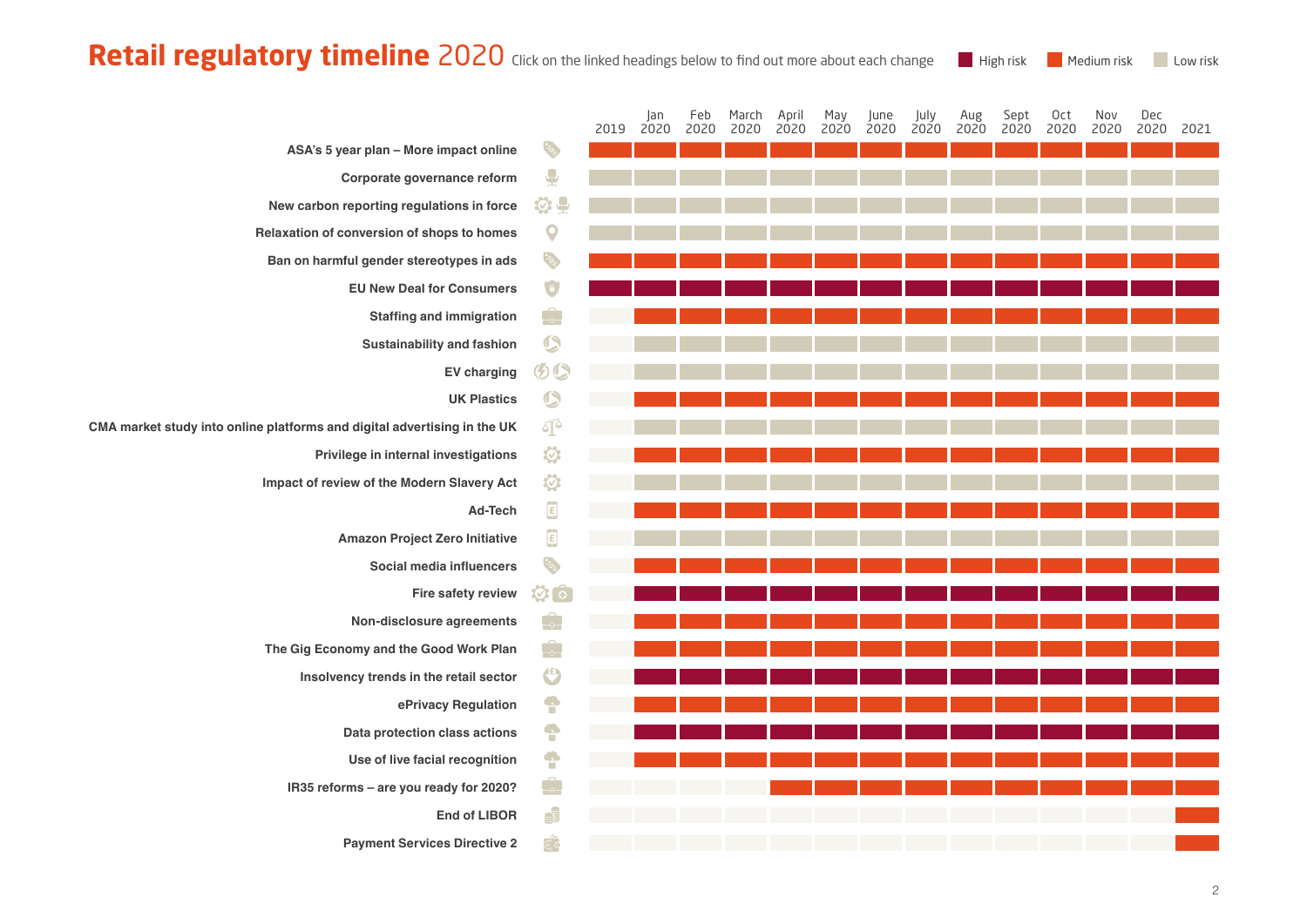### <span id="page-3-0"></span>**ASA's 5 year plan – More impact online**

2019 onwards | Advertising  $\frac{1}{2}$  | Impact on retailers M

#### **What's changing?**

The Advertising Standards Authority are now part way through their 5 year strategy which is entitled "More Impact Online". The strategy sets out a clear focus and commitment to strengthening further regulation of online adverts including exploring the use of machine learning in regulation.

The reason for the focus on online advertising is simple – 88% of the ASAs workload relates to online ads.

Highlights of the strategy are as follows:

- The ASA will prioritise protection of vulnerable people limiting children and young people's exposure to age restricted ads for particular food types, alcohol and gambling
- The ASA will monitor in new ways including research, data-driven intelligence gathering and machine learning to find out which other advertising-related issues are the most important to tackle
- Thought-leadership in online ad regulation will be developed, including on advertising content and targeting issues relating to areas like voice, facial recognition, machinegenerated personalised content and biometrics
- The ASA are exploring lighter-touch ways for people to flag concerns

As an example of the strategy in action the ASA have recently launched a campaign around Botox advertising. Guidance has been issued in conjunction with the Medicines and Healthcare products Regulatory Agency about the advertising of botox on social media channels. The Committee of Advertising Practice has also issued an enforcement notice that they will be taking action in this area of illegal advertising. The ASA is working closely with Facebook to identify non-compliant adverts and remove them.

#### **What should retailers do to prepare?**

Retailers will need to keep abreast of changes in the way in which online ads are regulated by the ASA but also around how complaints are dealt with. Having compliant advertising in the first place will reduce the risk of complaints but having a strategy to deal with complaints arising will also be important in managing the risk of further action being taken.

## 'The ASA is working closely with Facebook to identify non-compliant adverts and remove them.'



#### **Duncan Reed**

Partner **T** 0333 006 0742 duncan.reed@TLTsolicitors.com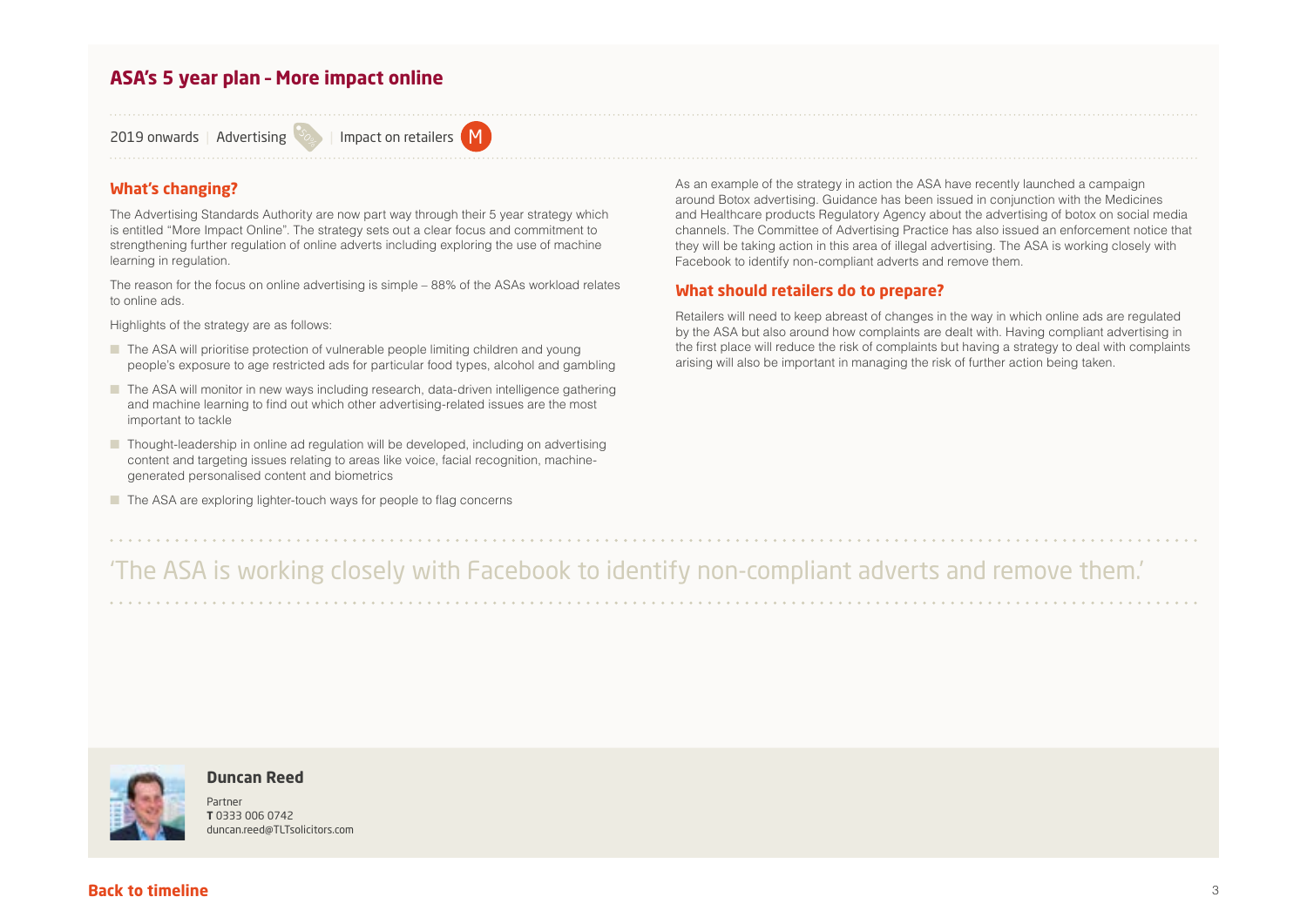### <span id="page-4-0"></span>**Corporate Governance Reform**

2019 onwards | Corporate  $\sqrt{2}$  | Impact on retailers

#### **What's changing?**

"Large" companies have, for financial years beginning on or after 1 January 2019, an obligation to disclose in their strategic report (and publish on their website) if they apply a corporate governance code and how they comply with or depart (with reasons why) from that code. If they don't apply a code, their report must explain why not and the governance arrangements implemented instead.

For companies who adopt the Quoted Companies Alliance (QCA) code, an updated version of their Audit Committee Guide has been published. Some of its key recommendations are summarised below.

#### ■ **Effective audit committee**

The Guide recommends an appropriate balance of skills and experience on an audit committee, with at least one member having recent financial experience. It suggests that committees are made up of at least two independent non-executive directors.

#### ■ **Committee roles and responsibilities**

The Guide expands on the roles of the members of the audit committee, particularly the chair. The chair should work closely with the company's finance director and company secretary, however it is not advised that they form part of the committee. Unless impractical, the person serving as company secretary should not also be the finance director. The Guide recommends that Terms of Reference for the committee are reviewed at least annually.

#### ■ **Risk management and internal controls**

The Guide focuses on implementing appropriate internal controls and a system of risk management. Businesses are encouraged to develop their own approach to risk management, embedded in day-to-day management and decision making practices.

Identification, assessment and monitoring of risks and controls should not be treated as a one-off or annual exercise, but carried out regularly as an ongoing process.

#### ■ **Relationship with external auditors**

There is guidance on the appointment of external auditors, particularly their terms of engagement and fees, auditor independence and tendering (including frequency).

#### ■ **Audit committee report**

The audit committee report within a company's annual report and accounts should be clear and concise – articulating the steps taken by the committee to fulfil its role (including addressing auditor rotation, appointment, tendering, the risk and control framework and internal assurance function).

Standard "boilerplate" text should be avoided, as well as information which is irrelevant or already detailed sufficiently elsewhere in the accounts.

#### **What should retailers do to prepare?**

If your company adopts the QCA Corporate Governance Code for its financial years beginning on or after 1 January 2019, you should review the current operations of your Audit Committee (including composition and terms of reference) and update its practice to address the new Guide.

'If they don't apply a code, their report must explain why not and the governance arrangements implemented instead.'



#### **Alice Gardner**

Partner **T** 0333 006 0341 alice.gardner@TLTsolicitors.com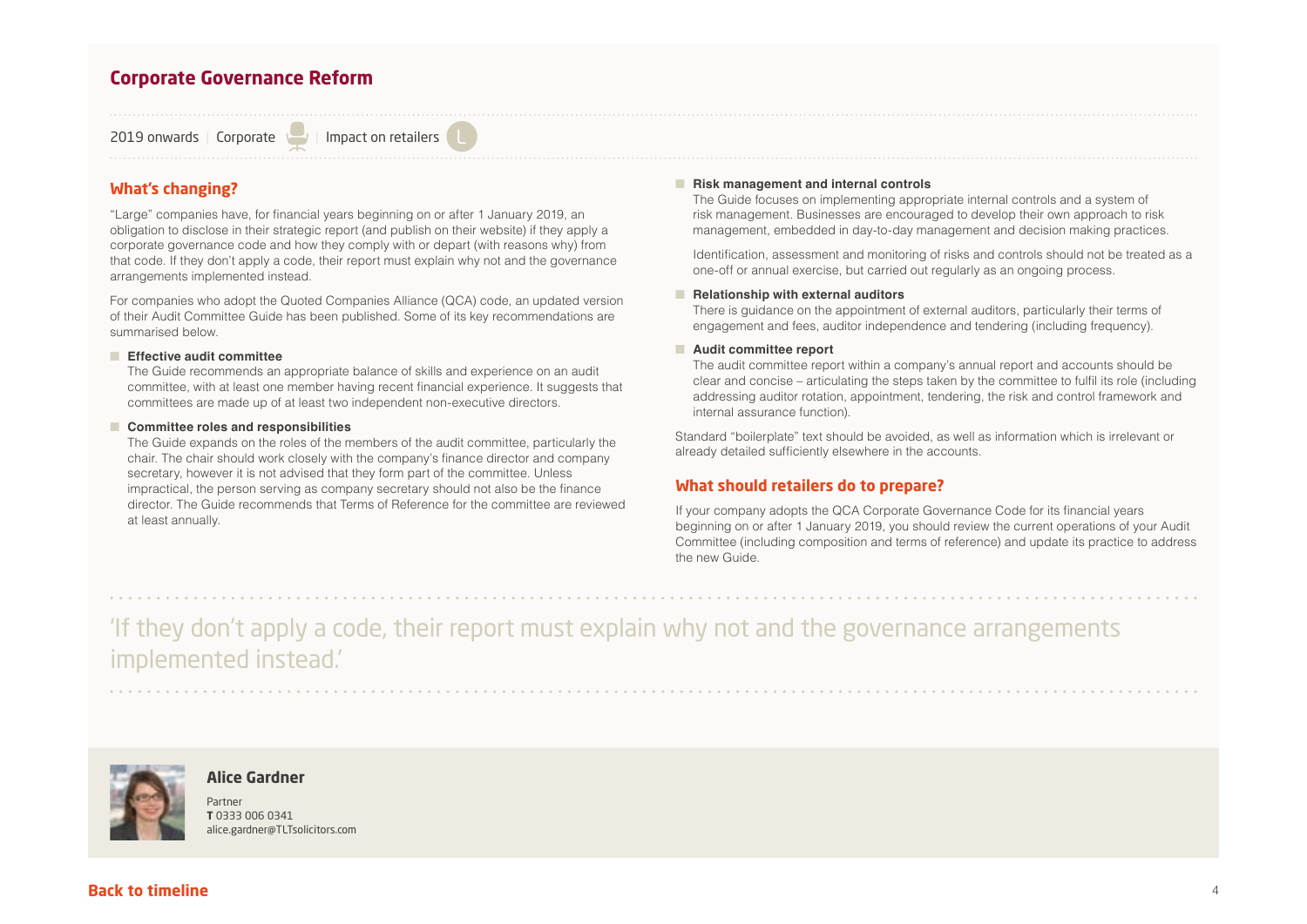### <span id="page-5-0"></span>**New carbon reporting regulations in force**

From April 2019 | Regulatory Corporate Governance  $\Box$  | Impact on retailers

#### **What's changing?**

On 1 April 2019, the new Streamlined Energy and Carbon Reporting Policy (SECR) was implemented as the Companies (Directors' Report) and Limited Liability Partnerships (Energy and Carbon Report) Regulations 2018 came into force. This introduced additional requirements in relation to the reporting of carbon emissions, energy use and efficiency by quoted companies, large unquoted companies and large limited liability partnerships (LLPs). This reporting takes place over a reporting period, which is 12 months, ideally tied to the organisation's financial year. It is intended increase awareness among large organisations of energy costs and help reduce their impact on climate change.

Large unquoted companies and large LLPs are most affected by the change and are defined as 'large' if they meet at least two of the following criteria:

- A turnover of £36 million or more;
- A balance sheet of £18 million or more; or
- 250 employees of more.

Any quoted companies, large unquoted companies or large LLPs which use less than 40MWh of energy during the reporting period can be exempt from the reporting requirements but need to confirm this in their Directors' Report. Unquoted companies which are not defined as 'large' are also encouraged to report but are not obliged to do so. Further to this, subsidiaries may be excluded where alone they do not meet the reporting threshold, however a subsidiary may not need to include the information in its Directors' Report if this has already been captured by the parent company group report.

#### **What should retailers do to prepare?**

If quoted, retailers will already be familiar with the reporting style and the SECR will not represent a radical departure from current practice. However, in addition to the previous requirements, quoted companies will now need to report their underlying global energy use for the current reporting year (and going forward a comparison with the previous SECR reporting year) and information about energy efficiency action taken in the financial year. For financial years starting after 1 April 2019, quoted companies will also need to state what proportion of their energy consumption and emissions related to emissions and energy consumption in the UK (including offshore area).

Large unquoted companies will need to include in their Director's Report UK energy use from electricity, gas and transport fuel and greenhouse gas emissions. Additionally, the reporting obligations require an 'intensity ratio' to be used. An 'intensity ratio' is an industry specific comparator which can be used to contextualise the figures, e.g. for Retail this is tonnes of CO2 per square metre of gross store area. This is then to be included in the Directors' Report for quoted and large unquoted companies and in the Energy and Carbon Report for large LLPs for the financial year. These requirements are in force from the financial year beginning 1 April 2019.

'If quoted, retailers will already be familiar with the reporting style and the SECR will not represent a radical departure from current practice.'



#### **Liam Whitfield**

Solicitor **T** 0333 00 61209 liam.whitfield@TLTsolicitors.com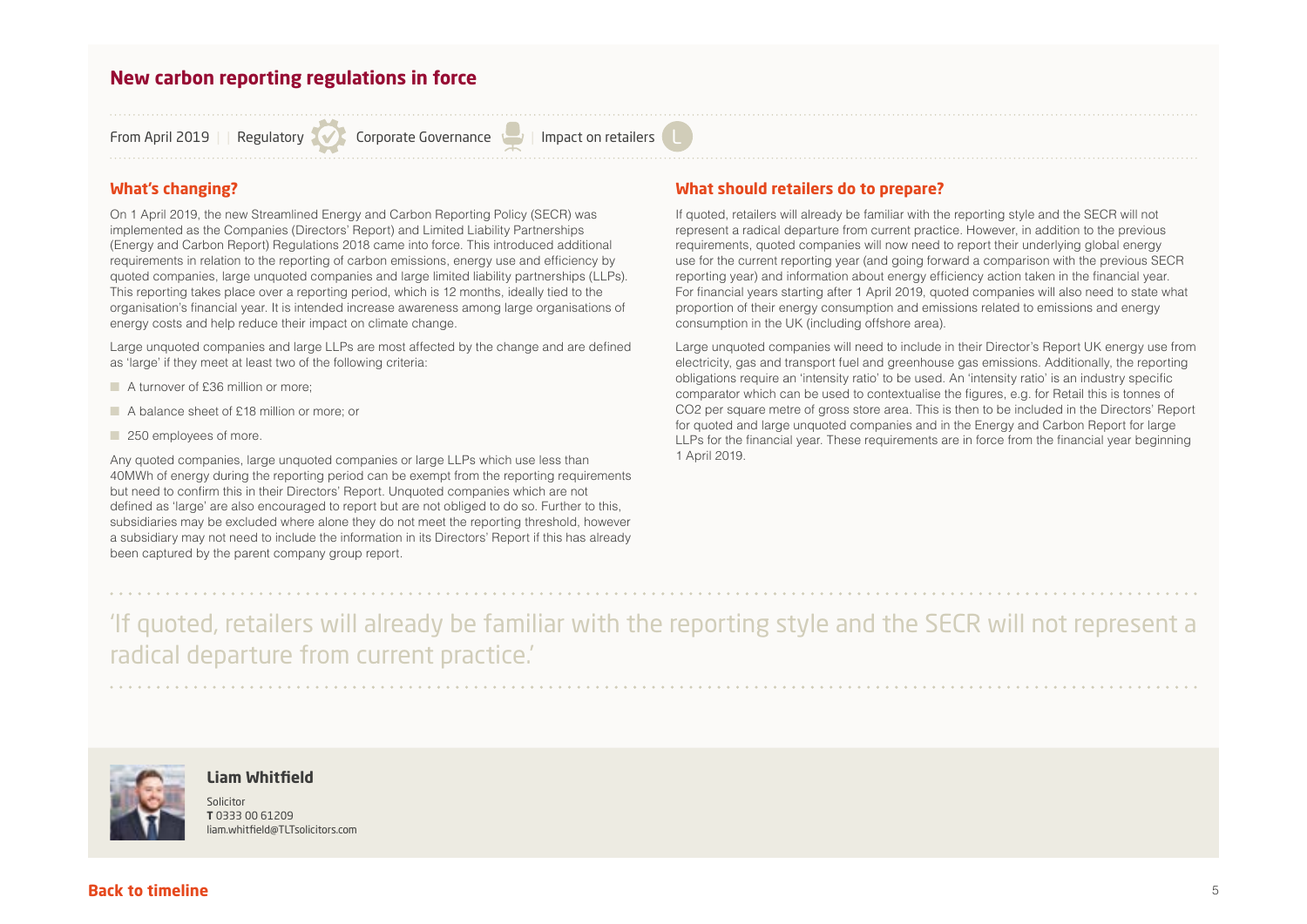### <span id="page-6-0"></span>**Relaxation of conversion of shops to homes**

May 2019 | Planning | | Impact on retailers

### **Changes to the planning controls on the high street**

During the summer changes were made to what are known as permitted development rights. These are the rights that allow development to proceed without the need to submit an application for full planning permission. In this case the changes will allow a greater degree of flexibility of uses to which buildings on the high street can be put. Whether this is positive change depends on your point of view. It is likely to assist in reducing vacancies as landowners will be have a large pool of potential tenants. It could also lead to the further decline of the high street as a retail destination, as shops are converted to other uses.

The changes allow:

- shops, takeaways, betting offices, pay day loan shops and launderettes to be converted to offices (subject to prior approval)
- takeaways to be converted to residential (together with the building works reasonably necessary to allow that conversion)

The changes were not all relaxations. The summer also saw the removal of the right to install phone boxes on the high street, a change introduced because phone boxes had been increasingly used to circumvent the control of advertising.

'It could also lead to the further decline of the high street as a retail destination, as shops are converted to other uses.'

### **Ban on harmful gender stereotypes in ads**

From June 2019 | Advertising  $\Im$  | Impact on retailers M



### **What's changing?**

On 14 June 2019 this year, the CAP Code was amended to introduce a ban on marketing communications that include harmful or offensive gender stereotypes. The ASA has subsequently handed down Rulings against two advertisers (Volkswagon and Mondelez) which helps shed light on what types of gender stereotyping are likely to be deemed sufficiently harmful or offensive that they breach advertising rules.

In the first of the two cases, the ASA Council banned a Volkwagon eGolf ad that showed male characters in a number of uplifting, inspiration roles before ending with a prominent shot of a woman sitting on a bench next to a pram as the eGolf drives past. The ASA took issue with the juxtaposition between the male and female characters – with the female character shown in a traditional child-rearing role.

In the Mondelez Ruling, it was traditional male stereotypes that were under the spotlight. In the ad for Philadelphia, two fathers were shown accidentally leaving their children on food conveyor belts while they were distracted by an appetising selection of buffet food. The ASA took the view that the ad perpetuated harmful gender stereotypes because they suggested that men are typically incapable of taking care of their children.

The ASA Rulings prompted something of a backlash at the time, with critics saying the ASA have set the threshold for demonstrating "*harm*" and "*serious or widespread offence*" too low. Advertisers await further Rulings in this area with keen interest.

#### **What should retailers do to prepare?**

In order to stay on the right side of advertising rules and avoid negative headlines in the press, we advise that retailers consider the gender stereotyping risks at all stage of the advertising creative process. High risk concepts can often be identified at an early stage and dealt with before production costs have been incurred. Issues that come to light in the post-production stage can sometimes be mitigated with targeted edits.

As always, advertising agencies and marketing teams should ensure that their ads are critically reviewed by a "third pair of eyes" who are not involved in the creative design process.



#### **Fergus Charlton**

Legal Director **T** 0333 006 1442 fergus.charlton@TLTsolicitors.com



#### **Richard Collie**

Solicitor **T** 0333 006 0852 **richard.collie@TLTsolicitors.com**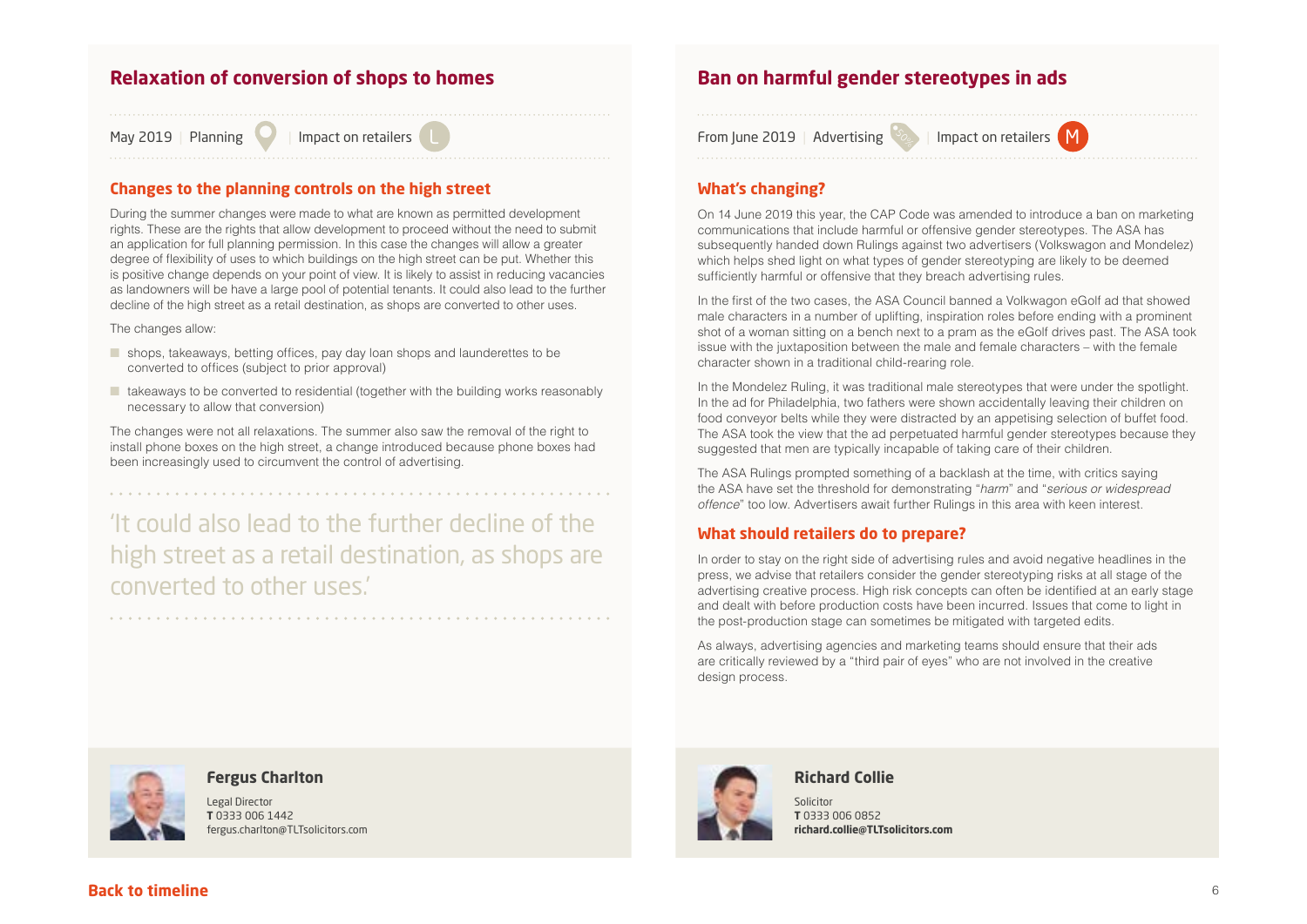## **EU New Deal for Consumers**

2020 onwards | Consumer protection  $\begin{array}{|c|c|c|c|c|}\hline \text{I} & \text{Im} \text{part on relations:} & \text{I} \end{array}$ 

### **What's changing?**

As mentioned in our last update, the European Commission presented its proposed 'New Deal for Consumers' in 2018 in response to the results of its 'Fitness Check on EU Consumer and Marketing Law'. The European Parliament and Council have now agreed the new Directive on better enforcement and modernisation of EU consumer protection rules.

The next step will be publication in the Official Journal after which the Directive will come into force 20 days later. Member States will have 24 months to adopt and publish the new measures.

The New Deal for Consumers aims to implement a number of the targeted amendments the Fitness Check proposed to certain areas of consumer protection. The changes include:

- Introducing financial penalties that are more proportionate and effective in order to tackle breaches of consumer laws. National authorities will be able to impose a fine of a minimum of 4% of a trader's annual turnover;
- Providing individual redress for consumers who have been harmed by unfair commercial practices;
- Providing more transparency for consumers in online transactions and making it easier for consumers to understand who their contracts are concluded with when making purchases online; and
- Extending certain consumer rights to contracts for online services where consumers provide data instead of paying with money.

The UK's departure from the EU has the potential to affect these proposals. There is however a chance that the UK will decide to adopt them to assist with the trade negotiations with the EU.

#### **What should retailers do to prepare?**

Retailers should be aware of developments in this area that could impact on their operations. While the measures are unlikely to apply for some time, financial penalties have the potential to be more serious under the new framework. It is therefore advisable to review compliance with consumer rights not only in respect of the upcoming changes but also existing agreements in place with consumers.



### **Kerry Gwyther**

Partner and Head of Regulatory **T** 0333 006 0155 kerry.gwyther@TLTsolicitors.com

<span id="page-7-0"></span>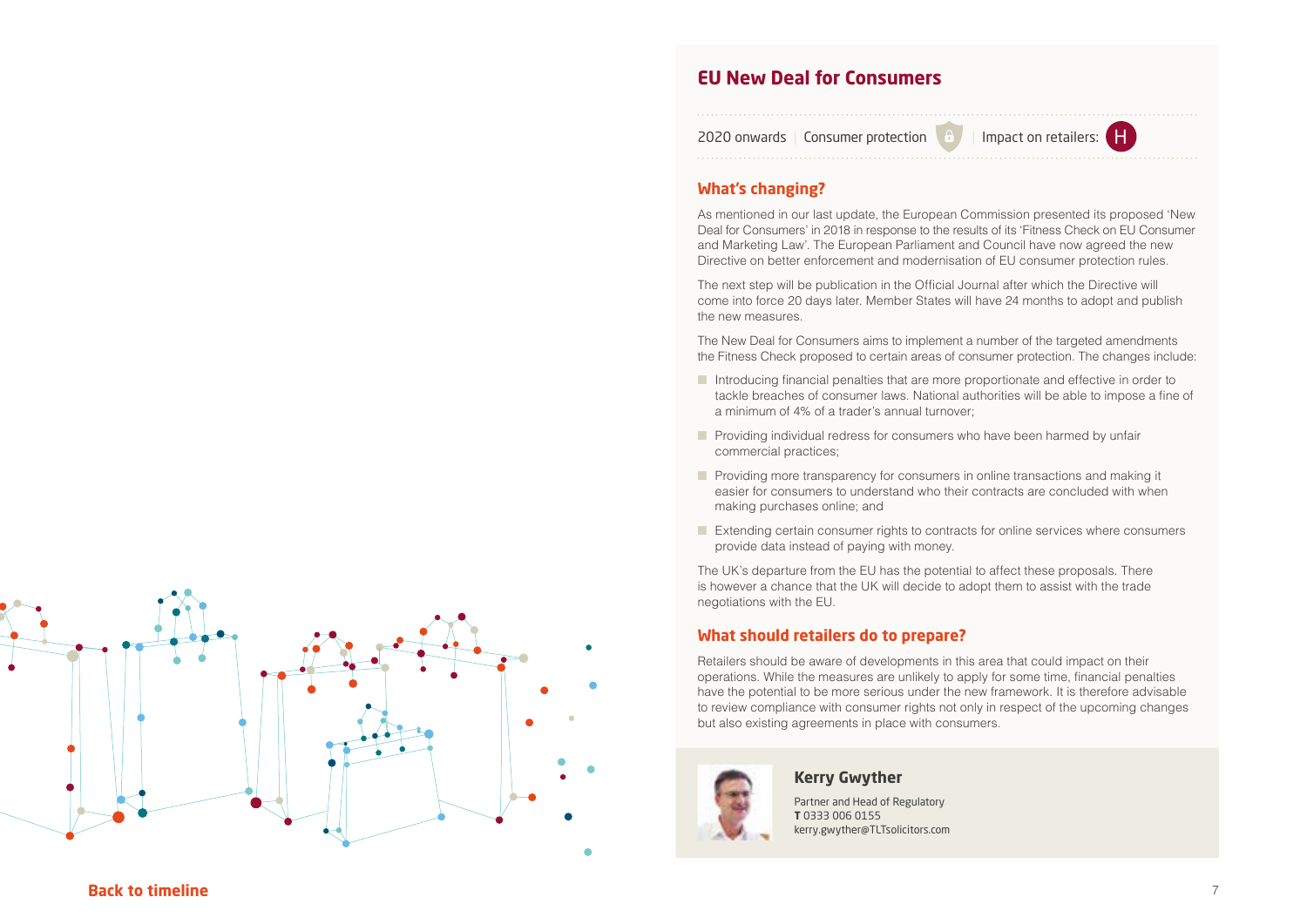### <span id="page-8-0"></span>**Staffing and Immigration**

2020 | Employment | **Impact on retailers** (*M* 

### **What's changing?**

Leaving the European Union will result in the end of free movement of people as we know it – although not until the end of the transition period.

EU/EEA/Swiss nationals (and certain family members) who are resident in the UK by 31 December 2020 can apply for UK immigration status under the EU Settlement Scheme. The Scheme is intended to be user-friendly, aiming to grant UK immigration status where possible. The application process is simple and involves identity, residence and criminal record checks.

Depending on length of residence, applicants can either be granted "settled status" (permanent residence) or "pre-settled status" (time-limited residence that can be potentially converted to permanent residence at a later date). The Scheme has been open for nearly a year, with around 2.5 million people having already been granted status.

The position from 2021 onwards has yet to be definitively confirmed. The Government has stated that an "Australian-style" points-based system will be introduced, but these comments have yet to be expanded upon. The Migration Advisory Committee recently published its report on the potential use of a pointsbased system, but broadly recommended that the framework of the existing Tier 2 (General) system be retained. The MAC Report is advisory only, with proposals expected from the Government in the coming months.

However, it's almost certain - as recommended by the MAC – that the new system will bring EU/EEA/Swiss migrants (who arrive in the UK for the first time after 31 December 2020) and non-EU/EEA/Swiss migrants under the same umbrella when implemented.

### **What should retailers do to prepare?**

One of the biggest risks is that staff supply will be impacted. Many EU/EEA/Swiss nationals will find it more difficult to migrate to the UK from 2021 onwards. Staff granted settled or pre-settled status will not face the same restrictions as those governed by the new rules, so ensuring eligible staff make Scheme applications should be a priority for employers throughout 2020. We recommend that employers carry out workforce audits to establish those who may be impacted.

Employers should also be mindful that wholesale changes to the current immigration system may leave their HR teams with knowledge gaps. They should provide training and support, ensuring that developments are tracked and cascaded appropriately.

Finally, the provision of immigration advice is a regulated area. Providing unregulated immigration advice is a criminal offence, so take care when communicating with staff. It is advisable to direct staff to existing Government resources, including the detailed toolkit in relation to the Scheme which is available online.

'Despite the ongoing delays, the EU Settlement Scheme opened as planned on 30 March 2019.'



**Fraser Vandal**

Solicitor **T** 0333 006 0409 fraser.vandal@TLTsolicitors.com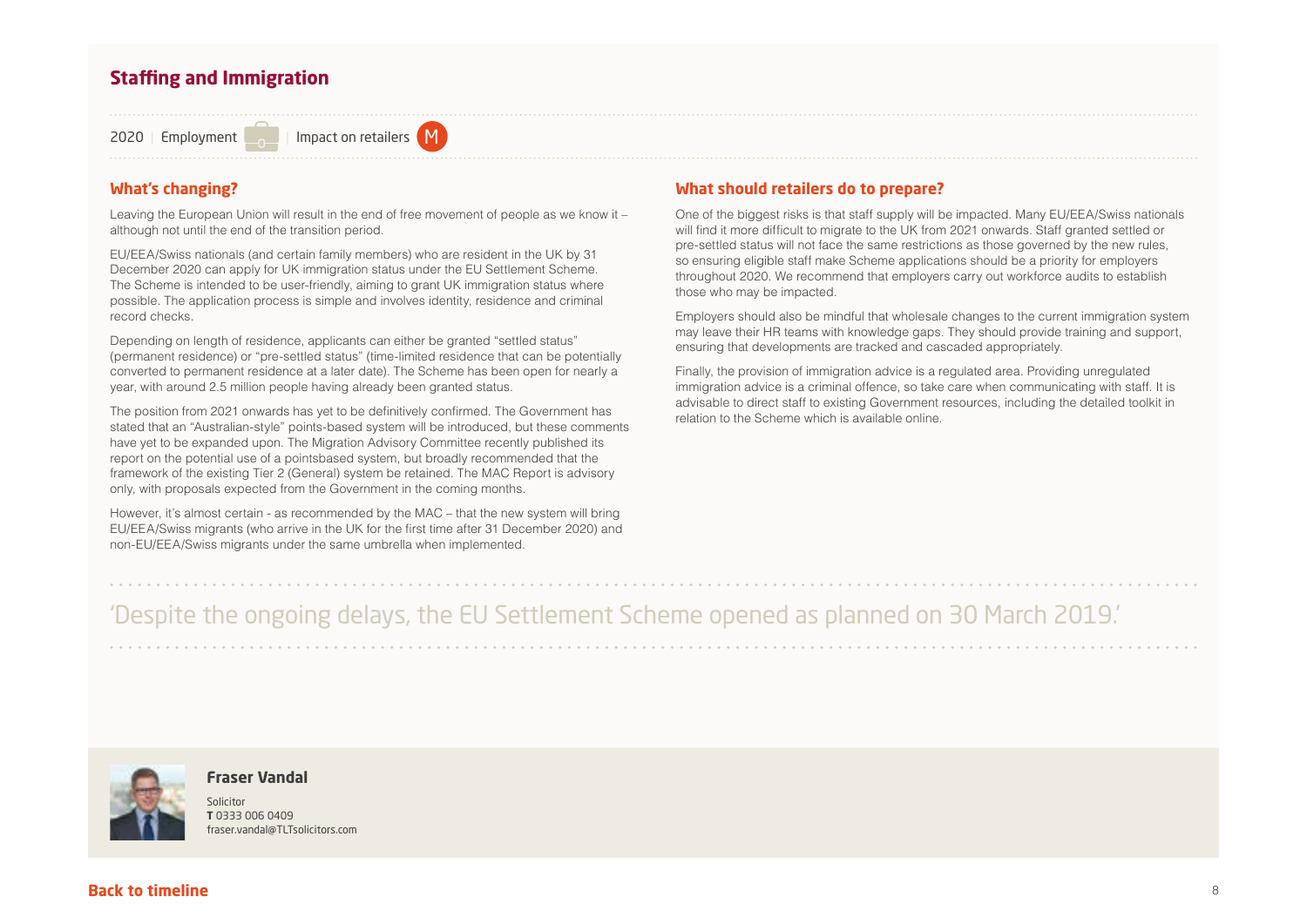### <span id="page-9-0"></span>**Sustainability in fashion**

2020 | Environment | | | Impact on retailers

**What's changing?** 

The government's select committee report into Fast Fashion made a number of recommendations for improvements to be made around sustainability in fast fashion. However none of these were formally adopted in the final report.

Sustainability in fashion is largely non-regulated in the UK currently – that is to say it is typically left to self-regulation through the use of standards and logos that retailers and manufacturers can voluntarily meet. It's the carrot rather than the stick approach, if you like.

There is a strong incentive for meeting these standards, as retailers and manufacturers can then use it as a distinguishing factor for their brand and attract more followers who care about the issue.

While this approach does generally work, there can be issues around the use of words like 'recycled', 'green', 'ethical' and 'organic' in promotional advertising if this is deemed to be misleading to customers. These concepts are very fluid and can mean different things to different people, so brands can easily end up in hot water.

#### **What should retailers do to prepare?**

The question now is what should brands and retailers be doing to make sure they are ahead of the sustainability curve ball. In the absence of specific legal regulation much will depend upon the organisations willingness to address sometimes very challenging issues but also to involve their customers in the choices they make.

Sustainability and ethical credentials are so intertwined with the customer purchasing habits in terms of the brands they will go to. It is also worth having a think about how retailers and brands can effectively communicate sustainability messages and ethical values whilst remaining compliant with advertising and consumer law requirements.

# 'There is a strong incentive for meeting these standards...'



#### **Duncan Reed**

Partner **T** 0333 006 0742 duncan.reed@TLTsolicitors.com

## **EV charging**

2020 | Energy  $\left( \frac{1}{2} \right)$  Environment  $\left( \frac{1}{2} \right)$  | Impact on retailers



### **What's changing?**

Sustainability has moved through a number of phases over recent years, driven by a noticeable change in social attitude. The UK seems now to be entering a new phase of sustainability, with the focus shifting to clean energy. With the commitment to achieving "net zero" carbon emissions by 2050, this will see more focus on the switch to electric vehicles (EVs). Currently, fewer than 1% of the UK's vehicles are plug-ins but that is likely to change rapidly in the next decade with the government setting a target of as many as 70% of new car sales in the ultra-low emissions category by 2030. Indeed sales of all-electric vehicles are up sharply since 2018, which indicates that we are at real turning point. However there are challenges to the uptake of EVs, with one of the main challenges being the lack of charging points on the roads.

#### **What should retailers do to prepare?**

A number of retailers are considering investments in new charging infrastructure, to take advantage of the shift towards EVs. For example, Lidl has recently entered into a partnership with the vehicle-charging start-up, Pod Point which should see 300 charging points installed at its stores by 2022.

The shortage of charging points in the UK means retailers are well-placed to capitalise on the time EV drivers spend waiting to recharge. Retailers should start considering if and how they can provide public charging points to consumers, in particular how destination charging can complement the shopping experience, and how they can move towards electrifying their fleets.

'...sales of all-electric vehicles are up sharply since 2018, which indicates that we are at real turning point.'



#### **Maria Connolly**

Partner T 0333 006 0109 maria.connolly@TLTsolicitors.com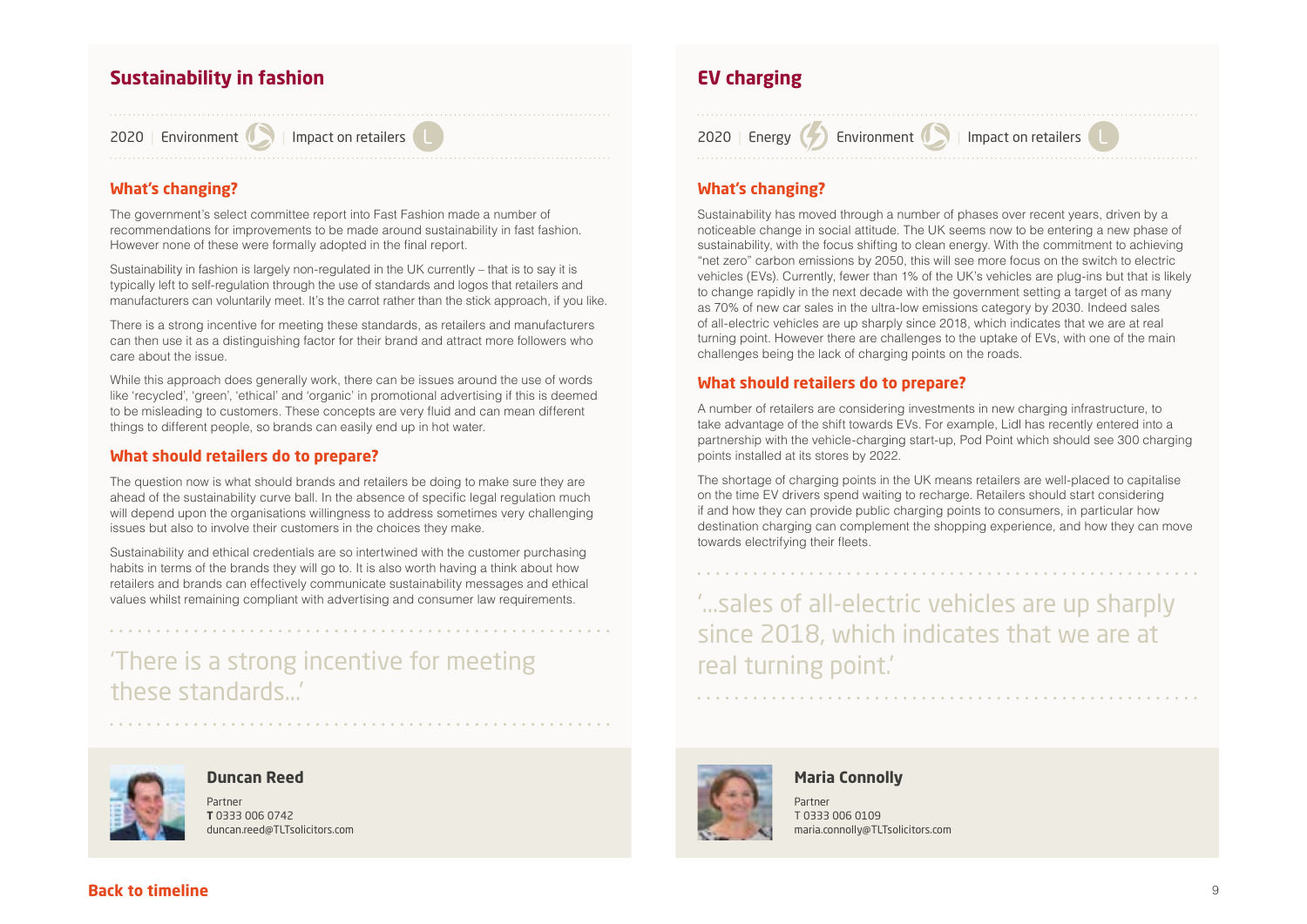### <span id="page-10-0"></span>**UK Plastics**

2020 | Environment | | | Impact on retailers | M

### **What's changing?**

Growing concern over the impact of plastic waste upon the environment has led to a number of voluntary initiatives to improve recyclability and re-use of plastic. To achieve the Government's stated aim of 'zero avoidable waste" by 2050, new legislation is being introduced which will affect packaging manufacturers, retailers and others in the packaging chain.

In 2018 the Waste and Resources Action Programme (WRAP) launched the UK Plastics Pact to encourage a shift away from the linear, disposable, plastics economy. The Pact is a voluntary coalition including over 120 large businesses who reportedly make or sell 85% of the plastic packaging used in supermarkets. The Pact has 4 key targets focussing on different aspects of the plastic waste problem, including the elimination of single use plastic and increasing the levels of recycled content or recyclability of packaging.

In April 2019 WRAP published the UK Plastics Roadmap, setting out a framework of actions to assist businesses to meet the targets. The most recent progress report shows some significant changes, but the issues are complex and the speed of change is slow. To drive progress the Government intends to (a) introduce a specific plastic tax; and (b) extend the producer responsibility system for packaging.

The new tax on the production and import of plastic packaging with less than 30% recycled content is planned for 2022. At the present time it is not intended that the tax will include filled plastic packaging imports but this could change. Initial research indicates the tax should be set at £150 per tonne to drive growth in the use of recycled polymers in new products.

The other significant proposal is to extend the producer responsibility system for packaging. The Producer Responsibility Obligations (Packaging Waste) Regulations already place obligations on a company (or group) with a turnover of over £2m that handles over 50 tonnes of packaging per year. The definition of "packaging handled" is very wide and includes packaging on imported goods, pack-filling and selling packaged goods to the end user. An extended system would make businesses bear the full net cost of managing the packaging they handle, which will obviously increase compliance costs.

#### **What should retailers do to prepare?**

Most retailers are already considering how their products can be delivered and used by customers with minimum packaging. This issue has become important to consumers and retailers who show they are listening to consumer concerns and devising new ways to reduce or re-use packaging will be ahead of their competitors.

The obvious steps are to reduce the amount of waste the business produces, and source packaging with a higher percentage of recycled material, or which can more easily be recycled. The UK Plastics Roadmap might be of some help, but more practical ideas can be gained from looking at what others in your sector are doing. Any changes made now will reduce liability under the new legislation.

Once details of the new and amended legislation are published, you will need to consider this in detail to determine your compliance requirements. Retailers who prioritise this issue now will reap both PR and financial benefits once the new laws do come into force.

'The Pact has 4 key targets focussing on different aspects of the plastic waste problem, including the elimination of single use plastic and increasing the levels of recycled content or recyclability of packaging.'



#### **Julie Goulbourne**

Legal Director **T** 0333 006 1046 julie.goulbourne@TLTsolicitors.com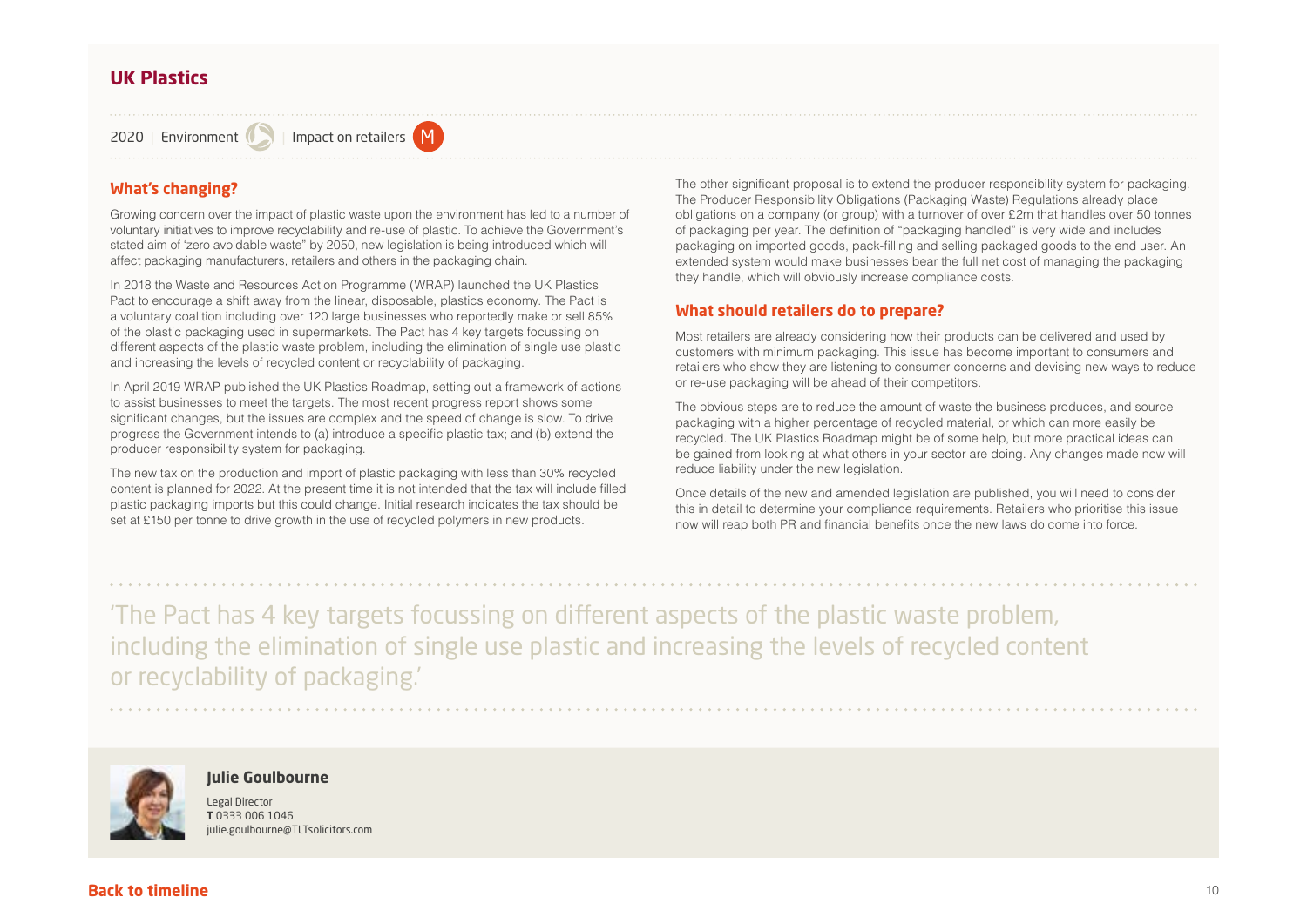## <span id="page-11-0"></span>**CMA market study into online platforms and digital advertising in the UK**

2020 | Competition  $\widehat{\triangle}$  | Impact on retailers

#### **What's changing?**

The Competition and Markets Authority (CMA) has launched a market study into online platforms and digital advertising in the UK, which will continue during 2020.

This forms part of the CMA's Digital Market Strategy, which sets out how the CMA plans to foster innovation while protecting consumers in the rapidly developing digital economy. The CMA describes the market study as being "core" to the strategy and expects it to play a major part in informing policy, especially in relation to advertising-funded business models. The market study follows calls from the government for the CMA to conduct a review of the digital advertising sector given its wider implications for the digital economy.

#### **Scope of the market study**

According to the CMA's **[statement of scope](https://assets.publishing.service.gov.uk/media/5d1b297e40f0b609dba90d7a/Statement_of_Scope.pdf)**, the market study will assess the nature of competition on both sides of the digital advertising market, namely the consumer-facing market, which provides the relevant service to consumers in exchange for their data, and the business-facing market, which monetises consumers' data by selling advertising space. The market study focusses on the following three key areas:

- The market power of online platforms
- Consumer control over data collection practices
- Competition in the supply of digital advertising

In December 2019 the CMA published an interim report detailing their findings to date. The findings focus on the market power of Google and Facebook in the digital advertising space with a further consultation proposed before the CMA formally sets out their proposals for regulation.

#### **What should retailers do to prepare?**

If the market study results in competition law concerns that need to be addressed, the CMA will consider the need for remedies. The CMA notes that any remedies it will consider are likely to build on proposals made by the Furman review, including the implementation of legislative changes for the development of a regulatory regime to control the activities of online platforms and the creation of a new regulatory body to enforce any new provisions under the regime.

Other potential areas of reform include giving consumers greater protection in respect of their data and improving transparency and oversight for participants in digital advertising markets on both financial flows and the delivery of advertisements.

'The CMA describes the market study as being "core" to the strategy and expects it to play a major part in informing policy, especially in relation to advertising-funded business models.'



#### **Miles Trower**

Partner **T** 0333 006 0574 miles.trower@TLTsolicitors.com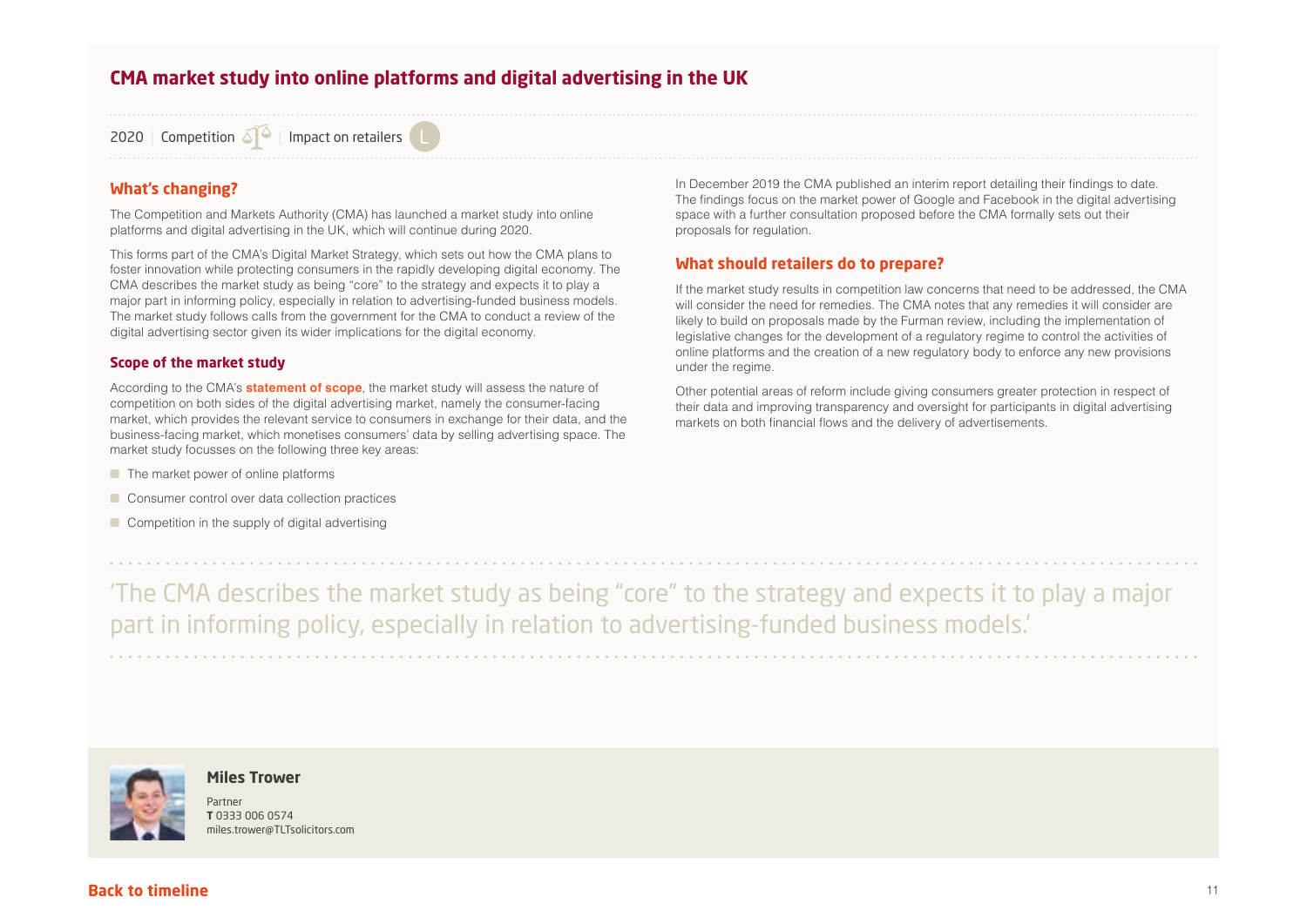### <span id="page-12-0"></span>**Privilege in internal investigations**



#### **What's changing?**

There are two types of privilege: legal advice privilege, where a lawyer gives you advice; and litigation privilege, which applies to material generated for the dominant purpose of actual or contemplated litigation even if a lawyer is not involved in its creation. With the latter there has to be a real likelihood of actual litigation, rather than a mere possibility.

Some recent decisions by the Courts continue to impact on the traditional view of solicitor and client privilege. Case law including: SFO v ENRC; RBS v Bilta; and HSE v Jukes has shown the increased frequency where these matters have been considered by the Courts. This impacts on internal investigations, as well as subsequent disclosures after investigation, and the conduct of any future proceedings.

### **Key points to remember:**

- Having a lawyer involved does not always quarantee privilege if the contextual evidence does not support it, consider privilege from the outset and before you generate significant documentation or internal reports.
- Make sure any legally qualified in-house staff are acting in their capacity as legal advisers and that this is clear in documentation.
- Given the inconsistencies between the *Bilta* and *ENRC cases* it is wise not to rely entirely on litigation privilege. Ensure that your lawyers are involved from the outset and that they provide advice at every stage which is not held separate to documents covering factual content.
- Evidence the reasons for privilege in clear contemporaneous documents that can be produced to the Court. The burden of proof is on the party claiming privilege to prove that a document is privileged.
- Given the comments in the *Jukes* case it would be wise to make reference to all criminal and civil litigation that is anticipated.
- Remember that non-adversarial proceedings and investigations are not a form of litigation – be careful when referencing investigations, public inquiries, inquests or disciplinary proceedings in privileged documents.
- Try to avoid situations where privileged documents are seized by regulators. Keep privileged documents in a secure location and clearly marked as privileged to minimise the risk that they are reviewed without the issue of privilege being considered.
- Don't forget basic precautions. Encryption and passwords are simple ways to minimise the risk of improper access.

# 'Some recent decisions by the Courts continue to impact on the traditional view of solicitor and client privilege.'



#### **Jason Cropper**

Partner **T** 0333 006 0814 jason.cropper@TLTsolicitors.com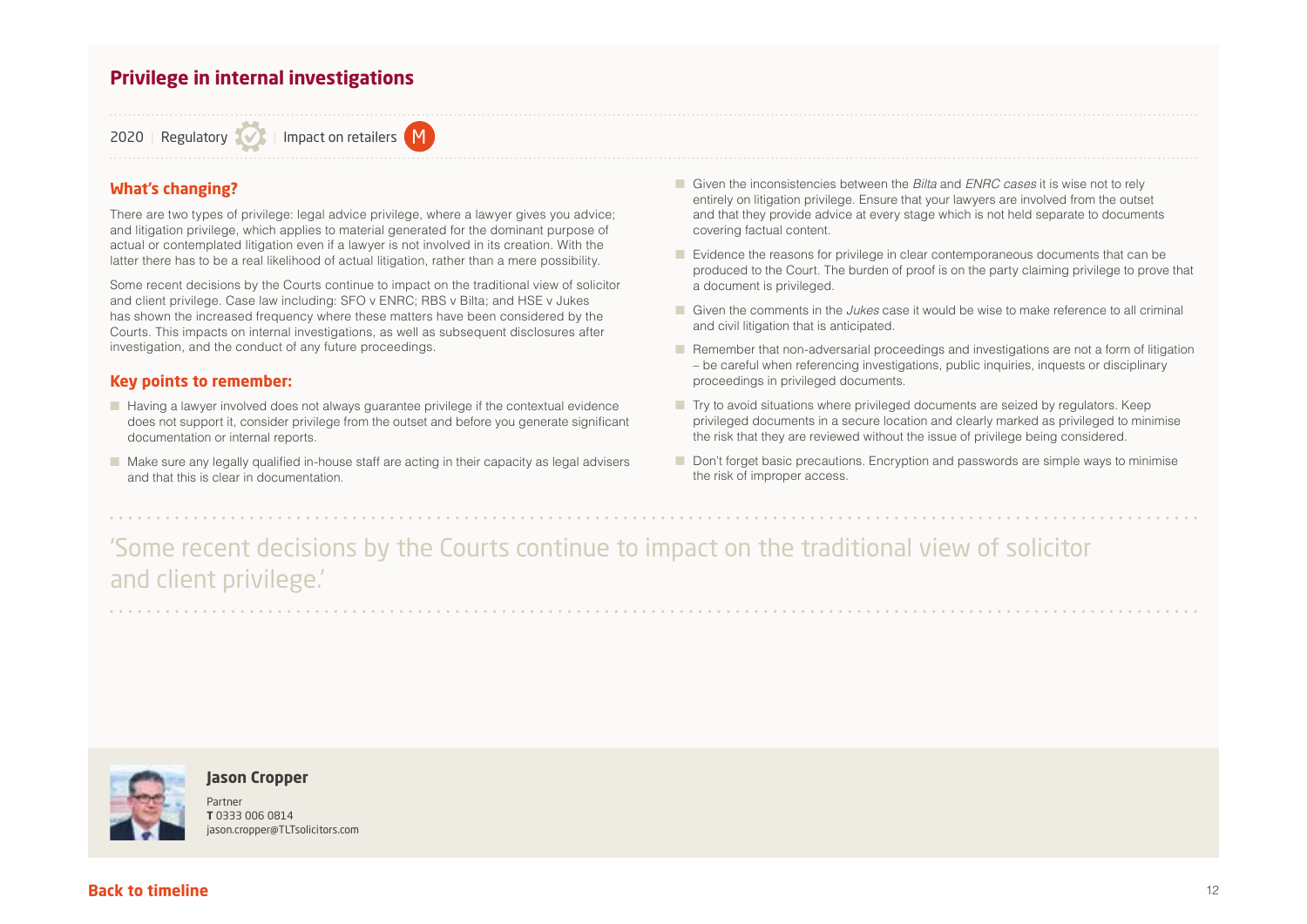### **Impact of the review of the Modern Slavery Act**

2020 onwards | Regulatory | | Impact on retailers:

### **What's changing?**

■ **Modern slavery:** Throughout 2019 the government undertook an independent review of the Modern Slavery Act 2015 with an express focus on the operation and effectiveness of the Act.

One of the key issues considered in the review was that of transparency in a company's supply chain. The current requirements of section 54 of the Modern Slavery Act 2015 require retailers supplying goods or services and carrying on business in the UK to prepare a slavery and human trafficking statement for each financial year. The statement must set out the steps it has taken to ensure that slavery and human trafficking is not taking place in its business or supply chain, or it must state that it has taken no steps.

The review acknowledged that there is no prescriptive requirement about what needs to be covered in a section 54 statement but also noted that many eligible companies are not complying at all with the legislative requirements. There are therefore a number of recommendations to ensure compliance and improve the quality of the statements produced.

In particular the government has confirmed that it will focus on the following recommendations:

- Creating an International Modern Slavery and Migration Envoy to represent the UK's interests internationally and drive the global response to modern slavery forward.
- Consulting on measures to strengthen transparency in supply chains legislation, including extending the transparency requirements to the public sector and improving the quality of statements.
- Creating a free online central reporting service for business' modern slavery statements, to empower consumers, NGOs and investors to scrutinise the action that businesses are taking to prevent modern slavery in their supply chains.

#### **What should retailers do to prepare?**

Retailers will need to continue to review their arrangements for dealing with modern slavery in their supply chains working towards producing transparent section 54 statements accurately reflecting their business operations.



#### **Duncan Reed**

Partner **T** 0333 006 0742 duncan.reed@TLTsolicitors.com

<span id="page-13-0"></span>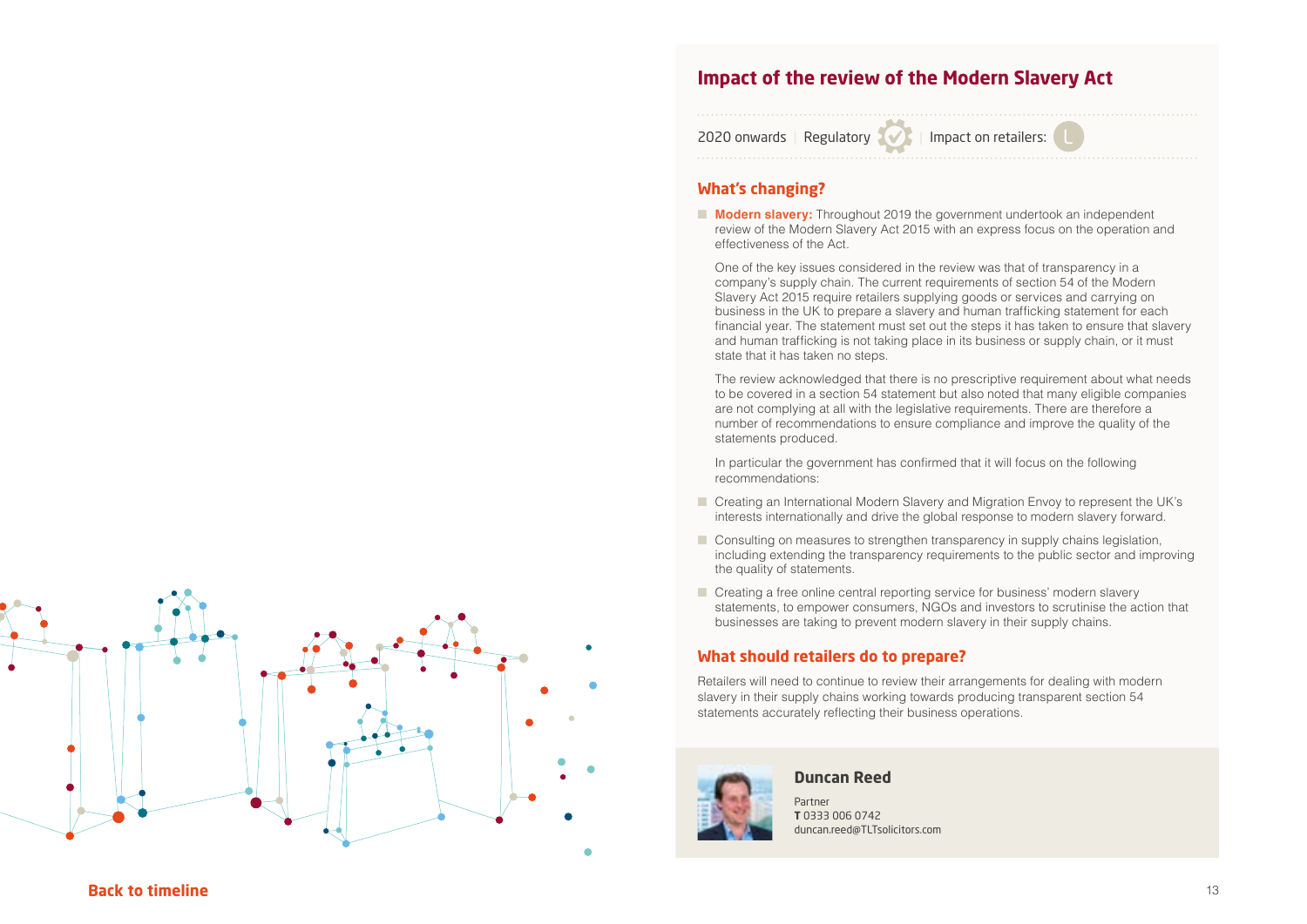### <span id="page-14-0"></span>**Ad-Tech**

2020 | Ecommerce  $|E|$  | Impact on retailers  $\blacksquare$ 

#### **What's changing?**

Over the last year or so, the Information Commissioner's Office (ICO) has been conducting a review into how personal data is used in the advertising technology (adtech) space, with a particular focus on the use of real time bidding (RTB). In June, the ICO released an interim report summarising its findings up to that point. The report identified numerous compliance issues with current adtech and RTB practices, including:

- A lack of clarity from many RTB participants as to the appropriate lawful basis for processing, including inappropriate reliance on "legitimate interests" for the collection of personal data using cookies, which requires consent under the Privacy and Electronic Communications Regulations 2003 (PECR).
- Failures to carry out "legitimate interests assessments" where legitimate interests is relied on as the lawful basis for processing.
- Regular failures to obtain valid explicit consent for the use of special category personal data for adtech and RTB purposes.
- A lack of transparency in the adtech and RTB processes; the ecosystem is incredibly complex and individuals are rarely provided with sufficient information at the right points in the user journey to enable them to understand how their personal data is being processed for these purposes.
- Risks of "data leakage" due to the number of different parties involved in adtech and RTB (a single RTB request can lead to personal data being processed by hundreds of organisations).
- Inconsistent security measures throughout the adtech supply chain due to the large number of organisations involved in the processing of personal data.
- Failures of participants in the adtech ecosystem to conduct appropriate data protection impact assessments (DPIAs) to document and mitigate the privacy risks arising out of adtech activities.

The ICO is continuing to engage with participants in the adtech industry and is considering their next steps and deciding how best to address their concerns.

In January 2020 the ICO reported that they had received commitments from key key players in RTB namely the Internet Advertising Bureau and Google which go some way to address the concerns raised..

#### **What should retailers do to prepare?**

We recommend that retailers conduct a detailed review of the activities they carry out in the adtech and RTB space, including arrangements with third party providers.

DPIAs should be conducted on all adtech activities to identify the relationships that retailers have with relevant providers, how the transparency obligations can be effectively complied with and what the appropriate lawful bases are for processing personal data in an adtech and RTB context.

In general and in light of the current regulatory scrutiny, the use of adtech should be approached with caution and we recommend only using those providers who have a clear idea of their role in the supply chain and how the relevant obligations can be complied with.

'...adtech should be approached with caution...'



#### **Dan Read**

Partner **T** 0333 006 1795 dan.read@TLTsolicitors.com



#### **Emma Erskine-Fox**

Associate **T** 0333 006 0915 emma.erskine-fox@TLTsolicitors.com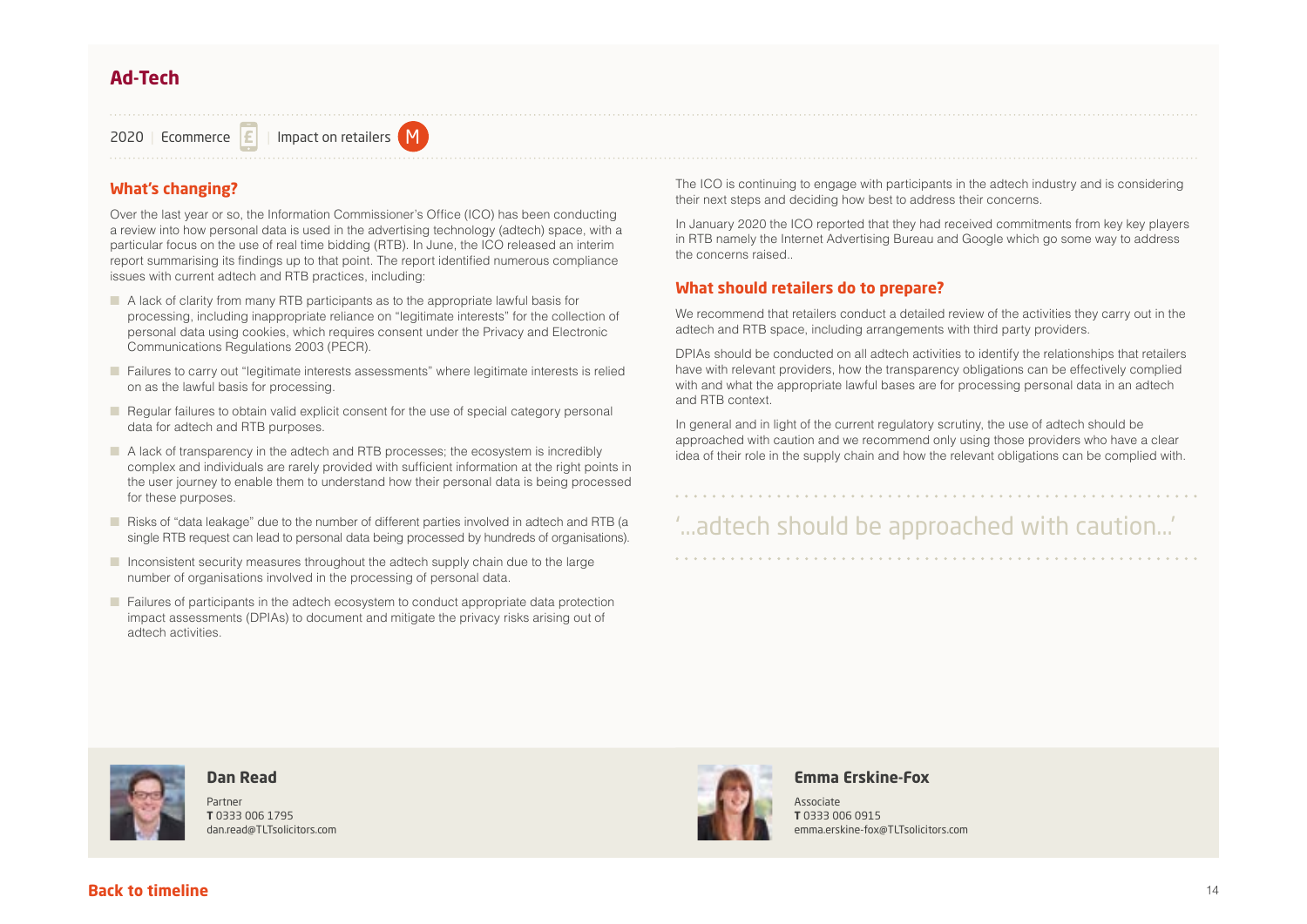### **Amazon Project Zero Initiative**

Ongoing | Ecommerce  $|E|$  | Impact on retailers

### **What's changing?**

Amazon has recently launched its Project Zero initiative aiming to enable brand owners to control the spread of fraudulent products on its marketplace.

Project Zero is designed to detect suspected counterfeit products contained in its stores using brand information provided by brand owners and is based on the following three tools:

- Automated protection: this tool continuously scans product listings and pro-actively removes suspected counterfeit products from Amazon's stores. The product listing scans are done by using key information about a brand, such as trademarks, logos and other relevant data.
- Self-service removal tool: this provides brand owners with the ability to remove counterfeit product listings themselves, instead of undergoing the prior reporting and removal process which required them to contact Amazon to remove the fraudulent listings. Amazon requires brand owners to undertake training (provided by Amazon) and maintain a high level of accuracy in order to be able to use this tool with the aim of preventing misuse of the tool.
- Product serialisation: Brand owners can utilise a tool that generates a unique serialised barcode for each product unit which can be printed onto each unit as part of the manufacturing process. This allows Amazon to scan and confirm the authenticity of each product unit entering an Amazon warehouse with the aim to detect and stop counterfeiting before the unit reaches the customer.

Participation in Project Zero is currently by invitation only. In order to participate, brand owners will need to have a registered trademark, enrol in Amazon's Brand Registry and join a waitlist for participation.

Enrolment in Project Zero and access to the automated protections and the self-service removal tool is free of charge. Fees apply for the use of the product serialisation service.

### **What should retailers do to prepare?**

Amazon recently updated the service from an invite only offering to an open one that anyone can apply for. To be eligible the brand must be enrolled in Amazon's Brand Registry with a government registered trademark. Other eligibility requirements also apply.



### **Jo Pritchard**

Legal director **T** 0333 006 0332 jo.pritchard@TLTsolicitors.com

<span id="page-15-0"></span>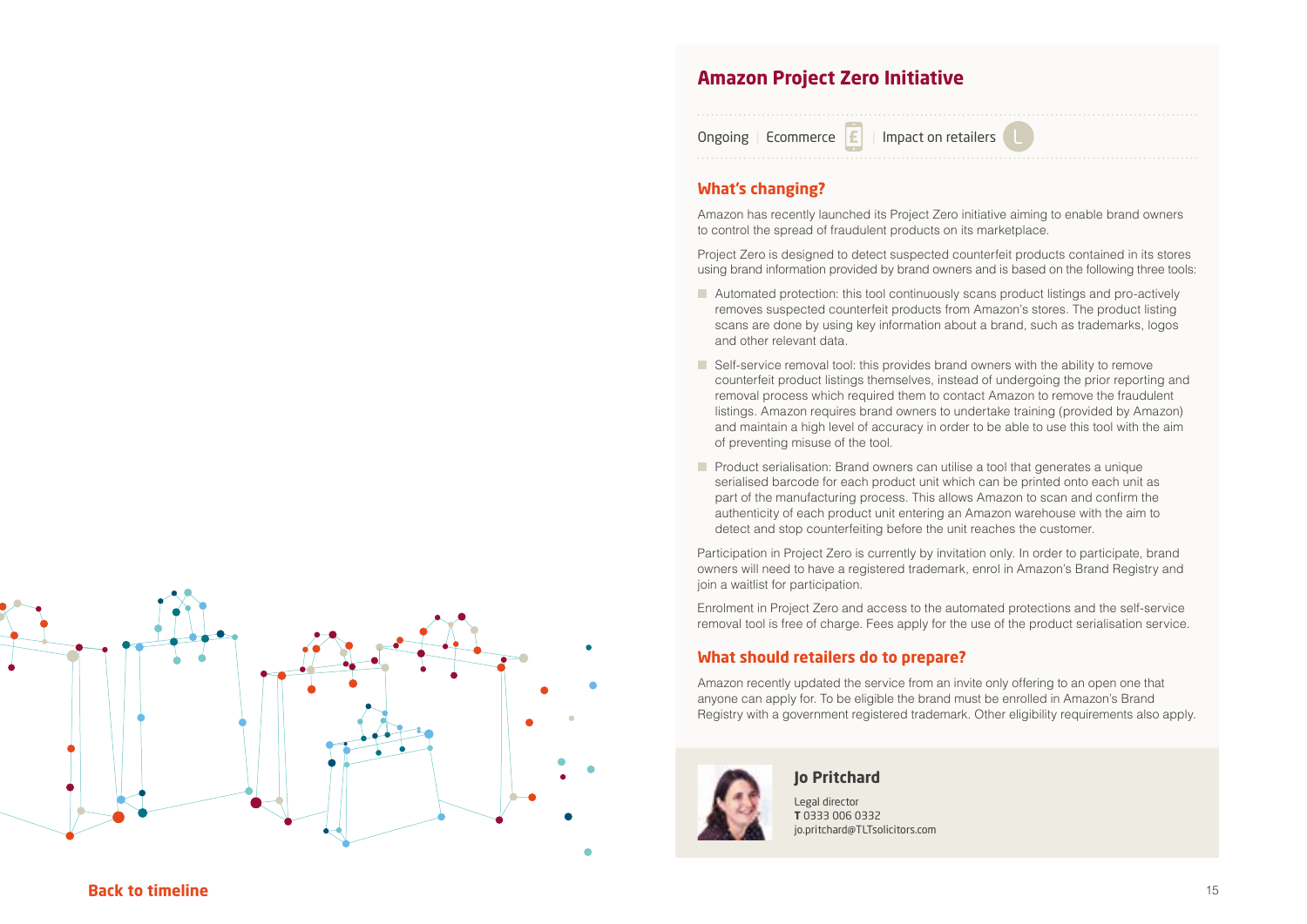## <span id="page-16-0"></span>**Social media influencers**

#### 2020 and onwards | Advertising  $\mathcal{L}_\text{2}$  | Impact on retailers | M



Choosing a brand ambassador to engage with your customers and potential customers online is tricky to get right in terms of making sure that they are the best fit for your brand, that they have the right audience and that their content is moving in the same direction as your business. Getting it right becomes even more complicated when you consider the fact that influencers don't always get the law right, as recent press coverage of the Advertising Standards Authority's investigations into the activities of various influencers demonstrates.

The ASA is working hard to respond to the complaints it receives about unclear ads and also to educate influencers about best practice. In addition, the Committee of Advertising Practice has spelled out its requirements in guidance directed towards those involved in influencer marketing. The guidance makes it clear that it has to be obvious that a post is advertising something, if an influencer has been paid to do it and if there is some form of editorial control over the influencer by the person or company paying for it, including if this is just final approval of a post before it is published.

Following this guidance, when posting an ad an influencer should:

- Be upfront that their post is an ad, with this message visible at the start of the post or before people click or engage, and not hidden within a long list of hashtags at the end.
- Specify that the post is an advertisement, with the recommended labels for this being "Ad", "Advert", "Advertising", "Advertisement". It is not acceptable to state "Spon" or similar, merely give thanks to the brand, say "in association with" or just tag the brand.
- Edit each post so that it takes into account how the channel they are posting on works, considering what people will see and when.
- Ensure posts will work across all potential devices that they may be viewed on.

Some posts may not be caught by the CAP Code, (for example, if the post does not require approval by the brand owner) but the Consumer Rights Act 2015 will nevertheless apply and the posts will be under the scrutiny of the Competition & Market Authority. The CMA requires posts to be labelled as "advertisement feature" or "advertisement promotion" to make it clear money is changing hands even if an ad falls outside the scope of those subject to the CAP Code (which those involved in the advertising process should still, ideally, have regard for).

Taking all this into account, how can you, as the business paying for influencers to market your brand, control what the influencer does and make sure that they don't overstep the mark? Beyond researching how an influencer tends to post and whether or not they comply with the rules explained above, how can you reduce the risks of using an influencer to promote your brand landing you in trouble from a reputational or legal standpoint?

At the point you engage with an influencer (either directly or via their agent if they have one), it may be prudent to make it a requirement that they adhere to relevant laws and also any rules or guidance published by the CMA, ASA and/or CAP.

You should also consider building in specific references to how ads should be posted in line with the relevant law and rules in your media guidelines, which you can then provide a copy of to the influencer and require them to adhere to in your contract with them. Using celebrities to promote brands is of course not a new thing, and the kind of clauses used in celebrity endorsement agreements to protect a brand can also be used with influencers. These include undertakings not to do anything to damage the reputation of or make negative statements about the brand or company they are promoting and not to damage their own reputation when promoting the brand by acting in an illegal or inappropriate manner.

'...how can you, as the business paying for influencers to market your brand, control what the influencer does and make sure that they don't overstep the mark?'



**Lisa Urwin**

Legal Director **T** 0333 006 1797 lisa.urwin@TLTsolicitors.com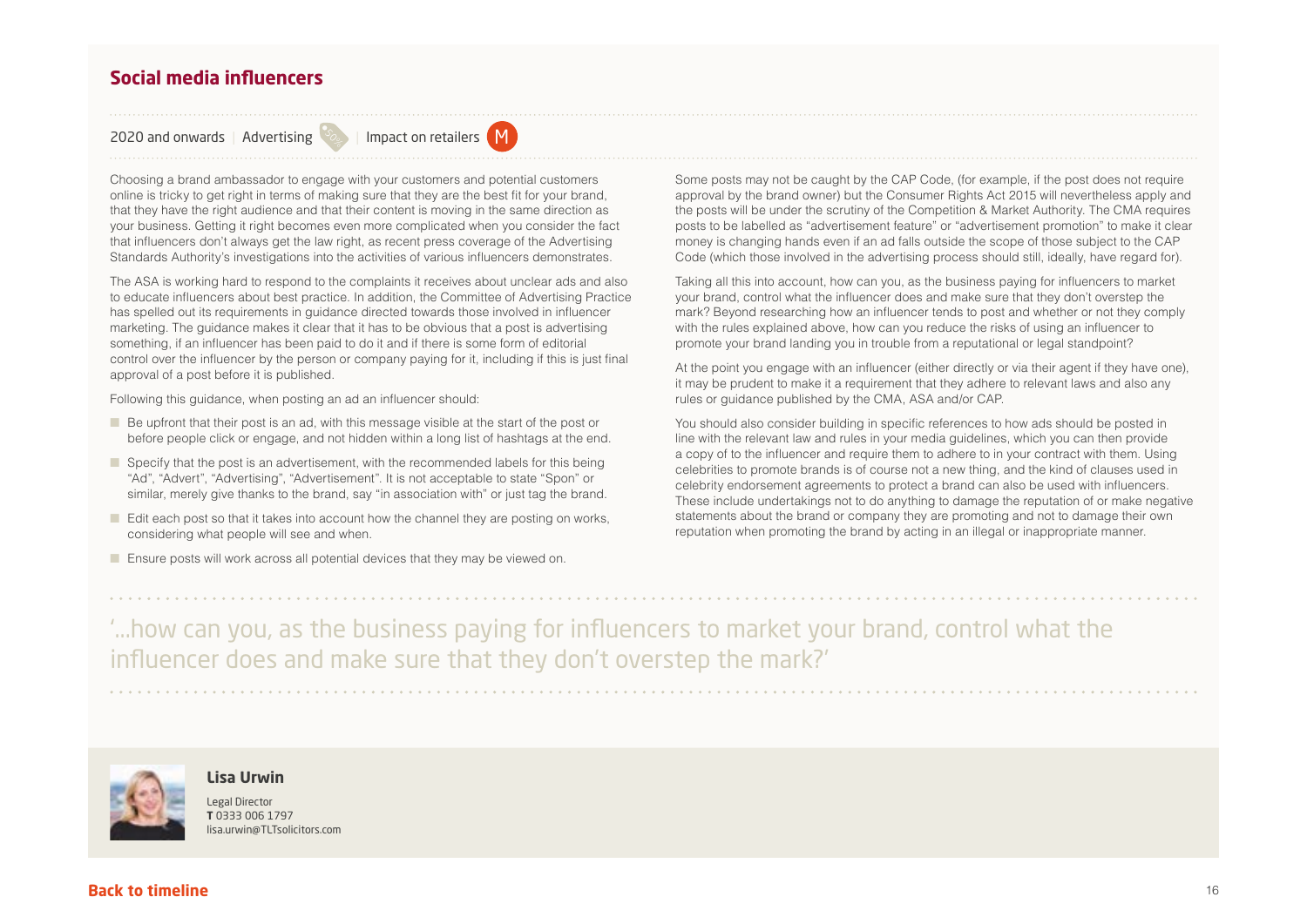### <span id="page-17-0"></span>**Fire safety review**

### 2020 onwards | Regulatory  $\blacksquare$  Health and safety  $\blacksquare$  | Impact on retailers  $\blacksquare$



### **What's changing?**

There has been much development and recommendation over the last year relating to fire safety regulations. Much of this has been as a result of the fire at Grenfell Tower and commenced with the independent review led by Dame Judith Hackitt (Hackitt Review) which considered current Building Regulations and fire safety with a particular focus on high-rise residential buildings.

The final report resulting from the Hackitt Review was published in May 2018 and made numerous recommendations including:

- A new regulatory framework for multi-occupancy higher risk residential buildings (HRRBs);
- A stricter regime for overseeing the constructions of an HRRB, clarifying the role of local authority building standards and that of any approved inspector;
- An increased focus on safety during a building's occupation, including a means for tenants to raise concerns.

A number of government consultations into how to implement the recommendations; the use of desktop fire safety assessments; and the use of combustible cladding in high rise residential buildings followed the final report.

In December 2018, the government published new versions of Approved Document B (in force from 21 January 2019) which confirmed that assessments in lieu of tests should only be used

where necessary and if used, should be carried out in an appropriate way. An assessment in lieu of a test should not be a way to avoid undertaking a test where one is necessary and should only be carried out where sufficient, relevant test evidence is available.

On 21 December 2018, the government also introduced a ban on the use of combustible construction materials in the external walls of buildings above 18m.

On 20 January 2020 the government announced new measures to improve building safety and issued advice for building owners of multi-storey, multi-occupied residential buildings.

Phase 2 of the Grenfell Tower Inquiry is underway and will continue throughout 2020 and 2021 the conclusion of which may bring further recommendations for the government to consider. The reform of fire safety will be an ongoing factor throughout 2020.

#### **What should retailers do to prepare?**

Retailers will need to keep abreast of the developments to fire safety reform; particularly any further changes to the regime on construction of HRRBs and safety where buildings are occupied by tenants. Retailers should also be aware of any forthcoming changes to legislation relating to non-high-rise buildings which may result from the final report of the Grenfell Tower Inquiry or further advice or legislation.

Depending on the recommendations, we could see the situation where retailers may be required to retrospectively ensure fire safety in current buildings is at the required standard.

'The reform of fire safety will be an ongoing factor throughout 2020.'



#### **Angela Craven**

Associate **T** 0333 006 1003 angela.craven@TLTsolicitors.com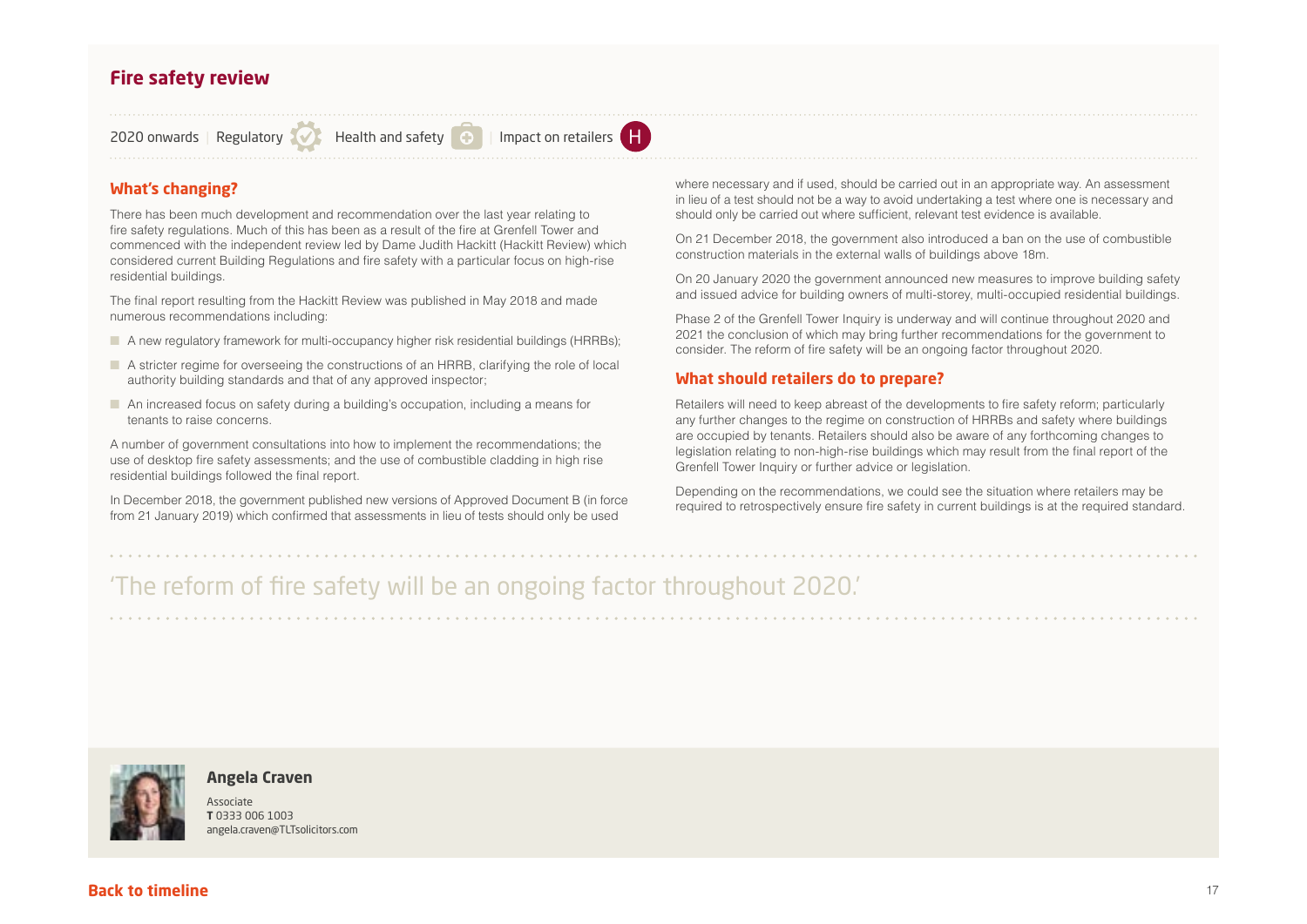### <span id="page-18-0"></span>**Non-disclosure agreements**

Ongoing | Employment  $\Box$  | Impact on retailers  $\Box$ 

#### **What's changing?**

Confidentiality or non-disclosure agreements (NDAs) are legal contracts that restrict what the parties can say about a matter.

#MeToo exposed the misuse of NDAs by some employers, and their lawyers, to silence victims of sexual harassment. There have also been a series of high profile scandals in the retail sector regarding sexual harassment – notably leading to the resignation of the founder of Ted Baker after allegations he massaged employees and that hugs were "forced" on female members of staff.

This publicity has led to reviews of the law on sexual harassment and NDAs culminating in the Equality and Human Rights Commission publishing new guidance in October 2019 on the use of confidentiality agreements in discrimination claims. The guidance confirms that:

- Confidentiality clauses must make it clear that they will not prevent employees from raising concerns about harassment, reporting criminal matters to the police, making a protected disclosure or reporting matters to a regulator
- Employees should not be put under any pressure to sign a confidentiality agreement
- Employers should weigh up whether confidentiality agreements are required in settlements and should not, as a matter of course, always require employees to keep purported acts of discrimination confidential
- Employers should monitor the use of confidentiality agreements and keep a central record to enable them to identify any systemic issues

Further legislative changes have been recommended by the House of Commons Women and Equality Committee Report (published in June 2019) which suggested that in the future employers might be required to cover the cost of employees obtaining legal advice on settlement agreements and could be forced to report annually on the number of discrimination complaints and their outcome as well as how many settlement agreements have been reached.

#### **What should retailers do to prepare?**

With NDA's firmly under the microscope, retailers should ask the following questions when considering their use:

- What is the purpose of the NDA in the particular circumstance?
- Is it necessary?
- Is it lawful?
- Who is going to be bound by it? One party? Both?
- How long will it last?
- Is the wording clear and easily understood?

NDA's will remain a hot topic of discussion and their use will likely face on-going controversy in a MeToo era. However it's important to remember that when used appropriately and created by legal professionals for legitimate purposes, they can be a valuable tool in safeguarding a business.

'#MeToo exposed the misuse of NDAs by some employers, and their lawyers, to silence victims of sexual harassment.'



**Sarah Skeen**

Associate **T** 0333 006 0382 sarah.skeen@TLTsolicitors.com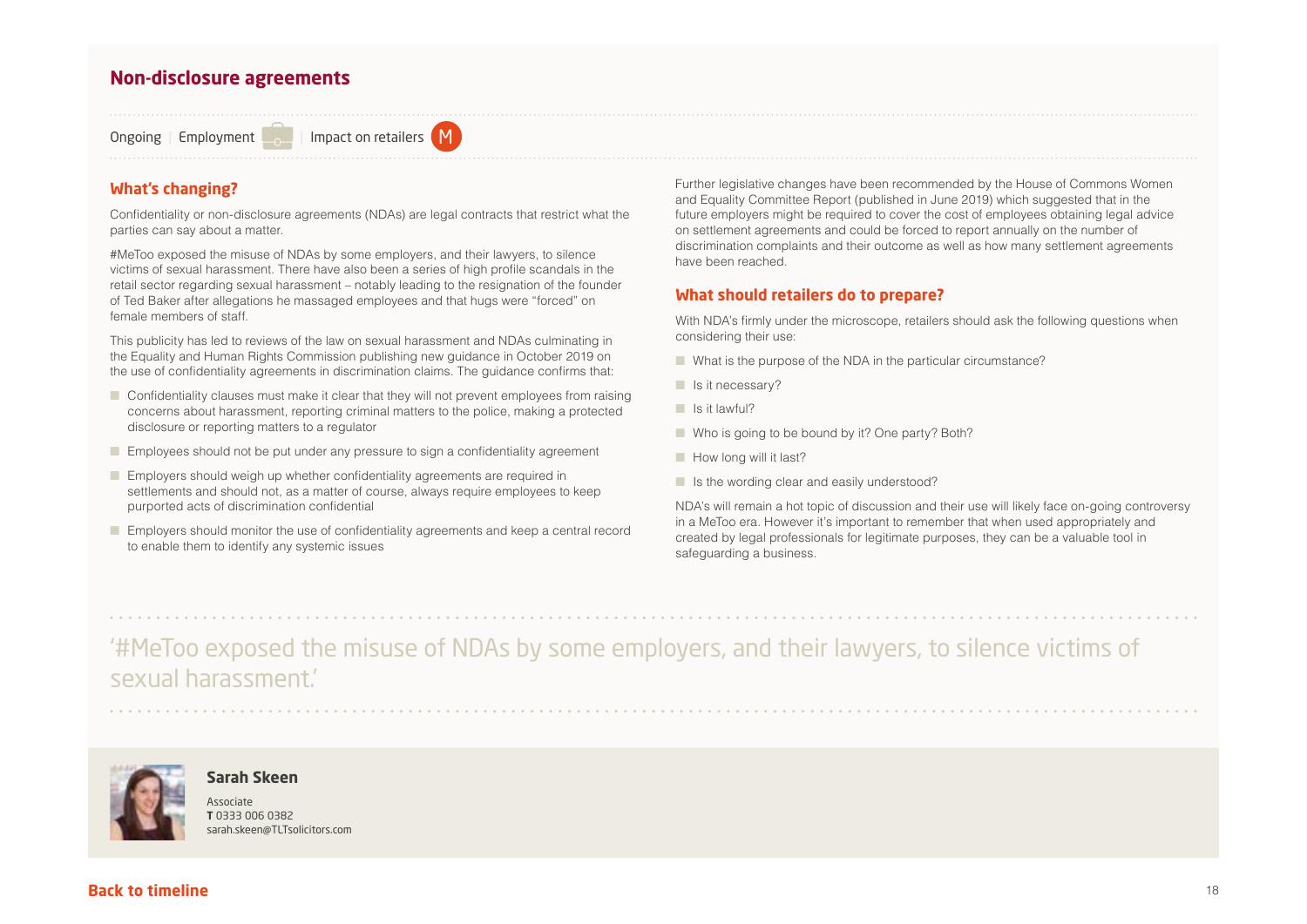### <span id="page-19-0"></span>**The Gig Economy and the Good Work Plan**

Ongoing | Employment  $\Box$  | Impact on retailers  $\Box$ 

#### **What's changing?**

The headline question linked to the gig economy is the correct approach to determining employment status. The Supreme Court is due to hear an appeal against the Court of Appeal's 2018 decision that Uber drivers are 'workers' rather than self-employed contractors, but no date has been set as yet. Proposals for reform of employment status tests have been promised by the government but not yet produced; we are not expecting any concrete proposals in the foreseeable future.

Linked to the gig economy is the Good Work Plan, published by the government in December 2018. It builds on its previous response to the Taylor Review of July 2017.

The Good Work Plan includes various legislative changes, including that from April 2020:

- all workers will be entitled to an expanded statement of terms and particulars (to which only employees are currently entitled) which must be given on or before the first day of work
- the reference period for determining average weekly pay for holiday pay purposes will increase from 12 weeks to 52 weeks; and
- the Swedish derogation for agency workers, through which pay parity with permanent employees of the hirer can currently be avoided, will be abolished.

Also following on from the Good Work Plan, the government proposes to establish a new single Labour Market Enforcement body. This will bring together various workforce law enforcement bodies, and provide a single source of guidance for employers. It is also proposed that this body will be responsible for state enforcement of holiday pay and the regulation of umbrella companies. No timescale has yet been announced for any of these reforms.

#### **What should retailers do to prepare?**

Retailers should continue to be alert to the risk of litigation in relation to the contingent workforce and atypical workers. To mitigate against this, the true relationship between the parties should be captured within the contract wherever possible.

Retailers must ensure that expanded statements of terms and particulars are provided to all employees and workers from April 2020 and keep track of developments in the other areas covered by the Good Work Plan. A key implication is likely to be in relation to pay parity after 12 weeks for agency workers; whilst there is no impact for end-user clients, retailers may need to re-visit budgeted agency spend in preparation for any increased costs passed on by suppliers.

In anticipation of a new labour market enforcement body, all retailers should expect greater scrutiny of employment practices. Ensuring the correct calculation of holiday pay will be more important than ever, as this will be the first time that government enforcement of holiday pay has been introduced. Retailers must ensure that holiday pay is based on the increased pay reference period, from April 2020.

'Retailers should continue to be alert to the risk of litigation in relation to the contingent workforce and atypical workers.'



#### **Esther Smith**

Partner **T** 0333 006 0966 esther.smith@TLTsolicitors.com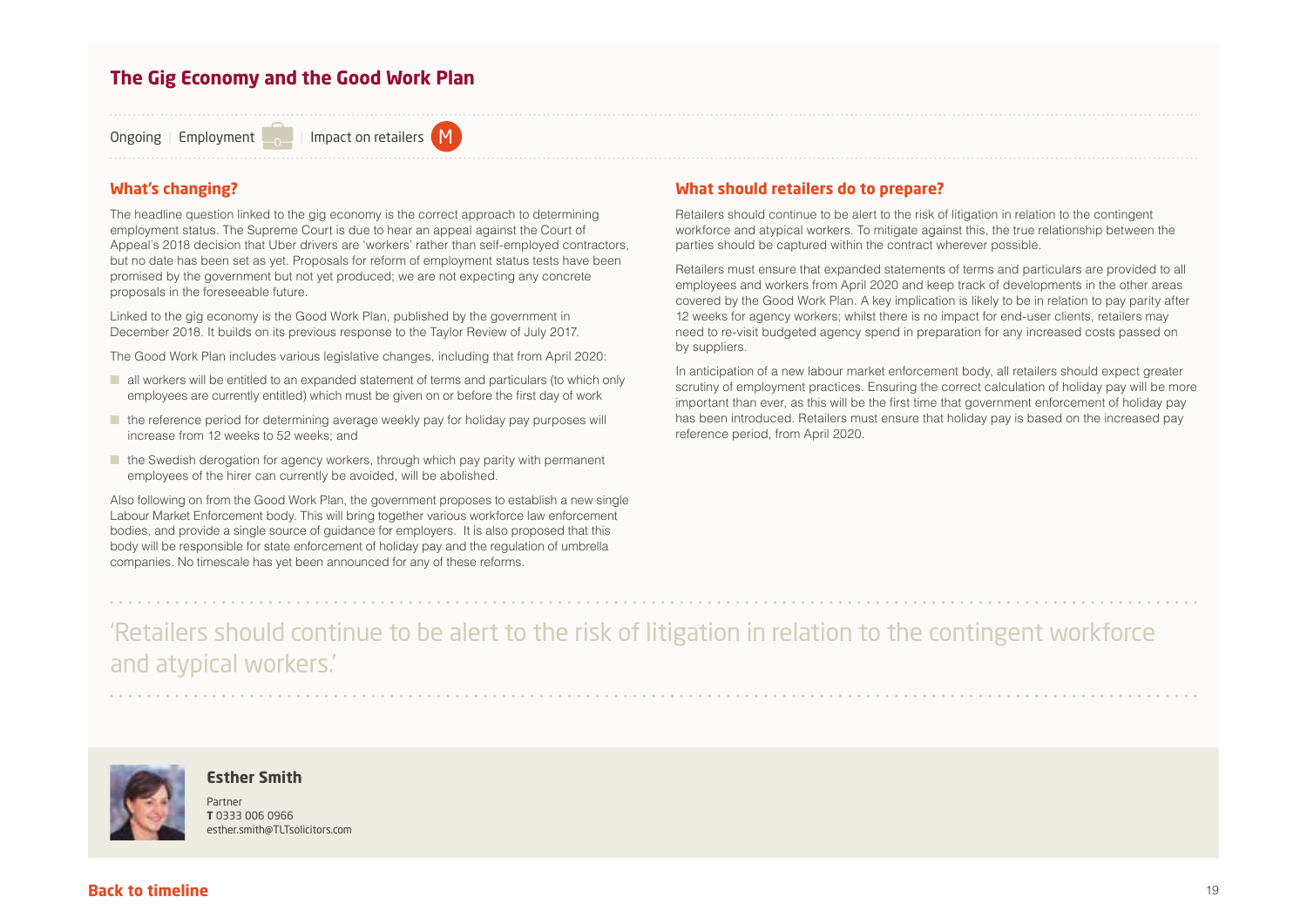### <span id="page-20-0"></span>**Insolvency trends in the retail sector**

2020 | Insolvency | | Impact on retailers |

#### **Continued Distress in the Retail Sector**

No-one will need reminding that financial distress remains prevalent across the sector. Many retailers continue to struggle to adapt in the face of changing consumer demands and spending habits and dwindling consumer confidence. To make matters worse, the competing interests of the various stakeholders in retail businesses continue to produce a dynamic and increasingly unpredictable legal environment.

Company Voluntary Arrangements (CVAs) continue to be championed as the leading restructuring tool for struggling "bricks-and-mortar" retailers, typically targeting the landlord community to deliver savings while preserving equity value. But more recent experiences are proving the old restructuring adage correct; that CVAs should only ever be seen as part of the solution. They can effectively "clean-up the balance sheet" of a distressed business but they do not solve its other problems. CVAs are not a ready-made one-sizefits-all restructuring opportunity. There is a growing list of well-known retailers which have disappeared altogether, less than a year after having been through a CVA process.

2019 has seen a growing number of challenges to CVAs come before the Courts, or settle on the Court steps. The highest profile has been the Debenhams CVA, which faced a strong attack by landlords, with very public support from Sports Direct. The outcome ensured the immediate survival of the group but the judgment will be closely examined by landlords wishing to launch future challenges and it may still be appealed. Even without an appeal, the landlord community will be heartened by the Court's confirmation that rights to forfeit leases cannot be compromised by CVA. We are generally seeing more closely co-ordinated action being taken by landlords, in an attempt to counteract the divide-and-conquer strategy which has underpinned many of the existing retail CVAs. There is growing anger that landlords are the compromised creditor of choice for retailers in financial distress. After all, landlords will often have geared their own businesses on the basis of their tenants' covenants. It is no coincidence that shopping centre businesses are feeling the impact of increasing numbers of tenant cuts.

In some cases, the continuing distress in the sector is being used as a cloak for some opportunists which are not experiencing such acute issues, to seek to rationalise property portfolios and renegotiate supplier relationships. Their motivation is to achieve competitive advantage by utilising the power of CVAs to cram down minority dissenting creditors, benefitting from the elimination of the stigma traditionally associated with companies entering formal insolvency processes. This is an inevitable consequence of the fact that CVAs

are becoming widely known as a concept but their strengths and limitations still not fully understood by many stakeholders and financial commentators.

We are aware that some retailers are threatening to seek rent reductions from landlords outside of an insolvency process, in cases where local competitors are enjoying stronger trading performance as a result of having restructured their balance sheets. While this makes clear commercial sense where achievable, the relative balance of power between landlord and retail tenant continues to be determined by a mixture of micro and macro-economic factors. Further landlord push-back to formal CVAs and requests for more favourable terms can be expected in all but the most obvious cases.

#### **What should retailers do in the circumstances:**

- Be realistic. CVAs remain a very effective flexible restructuring tool, when deployed properly. However they are not suitable for every retail scenario and cannot cure problems that exist outside of the retailer's balance sheet.
- Be fair. Any restructuring strategy needs to take account of the reality that the landlord community is alive to the market problem, extremely unhappy with being the compromised creditor and has a growing awareness of its legal rights (both under and outside of a CVA). An unfair CVA should not get past first base.
- Communicate effectively. If a CVA is being considered, a robust stakeholder communication strategy will be key. The CVA must be demonstrably fair and able to generate a better outcome than the alternatives. Just as importantly, the creditors need to know this. Rumour and gossip can be the death of any restructuring, particularly one that involves a consumer brand. Yet, even the best CVA plans will come unstuck if insufficient creditors trust the CVA strategy as being in their best interests and management's ability to deliver it.
- Watch the market. At the time of any lease renewals, consider whether it is possible to negotiate a rent reduction clause to match competitor CVA concessions with the same landlord. This might be viewed as a sound and proportionate protection against the need for a future CVA. But institutional landlords will be keen to avoid setting precedents.
- Take advice. Given the risks of a wrong move to all concerned and the importance to the outcome of getting things right from the outset, it is vital that any retailer facing these issues should obtain good professional advice early. The range of positive outcomes narrows dramatically over time.



#### **James Forsyth**

Partner **T** 0333 006 0145 james.forsyth@TLTsolicitors.com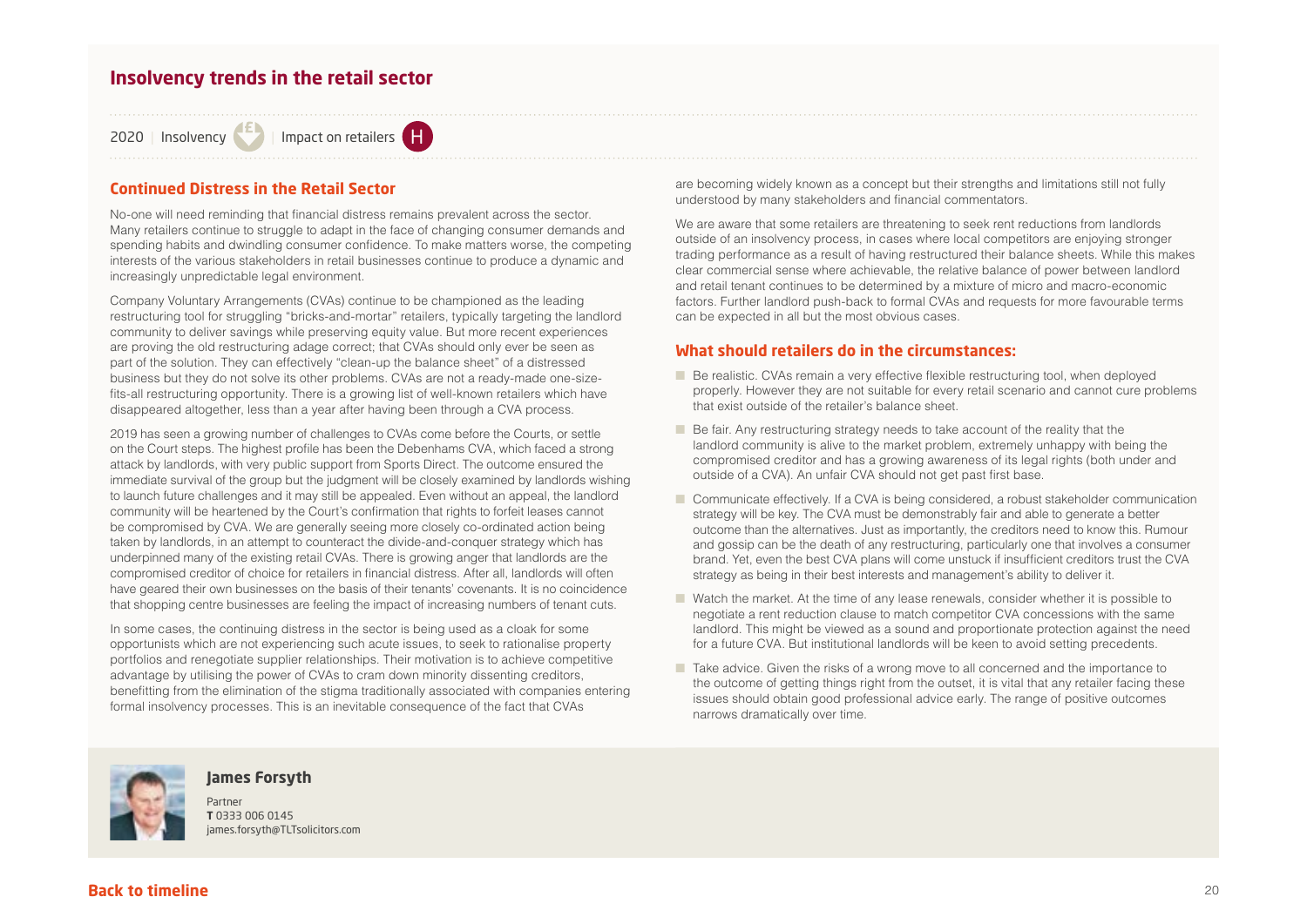### <span id="page-21-0"></span>**ePrivacy Regulation**

## 2020 | Data protection | | Impact on retailers | M

### **What's changing?**

The draft ePrivacy Regulation has been making its way through the EU legislative system for quite some time. It was intended to come into force at the same time as the GDPR came into effect, i.e. 25 May 2018, to replace the existing ePrivacy Directive at an EU level. However, over 18 months on, it still has not been finalised. Numerous different drafts have been released and there is no consensus among legislators as to what the final version will look like yet.

There is therefore a significant amount of uncertainty for businesses as to what changes the new legislation will bring. For retailers, the most relevant parts of the legislation relate to direct marketing and cookies. Whilst it is unlikely to introduce wholesale changes to direct marketing laws, some of the proposed changes to the cookies rules (such as a ban on cookie walls and obligations to offer "do not track" settings) could have implications for how retailers set cookies on their websites.

In the meantime, the Planet49 case in the CJEU, as well as updated ICO guidance on cookies, has confirmed that implied consent for cookies, which is relied on by many retailers on their websites, is not sufficient and that all except "strictly necessary" cookies must be set to "off" by default and not set on a user's browser unless they expressly consent (including analytics cookies).

#### **What should retailers do to prepare?**

Regardless of the ePrivacy Regulation, we recommend that retailers consider conducting a cookies audit to identify and "clean up" the cookies used across their websites and review where they need to obtain consent. Consent should not unreasonably disrupt a user's journey, so retailers should look at implementing creative, "layered" cookies consent mechanisms. This will help to put retailers in a strong position, when the ePrivacy Regulation is finalised, to review the changes to cookies rules and implement required changes to cookies processes.

Over the next few months, retailers should monitor developments of the ePrivacy Regulation closely and, when a final version has been agreed, consider the additional steps required to bring their organisations to a compliant position.



#### **Emma Erskine-Fox**

Associate **T** 0333 006 0915 emma.erskine-fox@TLTsolicitors.com

### **Data protection class actions**

Ongoing | Data protection  $\Box$  | Impact on retailers  $\Box$ 



### **What's changing?**

Upon the GDPR's arrival, group actions in data breach claims became a very real threat. Whilst initially lacking substance, recent case law has changed this landscape drastically, deeming group actions as the biggest threat attached to having a data breach.

In Lloyd v Google LLC 2019, the claimant was unsuccessful in bringing a claim on behalf of more than 4 million Apple iPhone users. The High Court held that a group action must be dismissed due to members failing to have the 'same interest' as required by CPR 19.6(1). However, in 2019 the Court of Appeal granted permission for the case to proceed, stating it is *'impossible to imagine that Google could raise any defence to one represented claimant that did not apply to all others'.* This is of paramount importance as it is potentially opening the door to US style 'opt out' class actions in the English Courts for breaches of data protection. It is arguable that a fluid application of the CPR may result in the unlocking of the 'floodgates'.

Group actions will also be affected by the long anticipated decision in WM Morrisons Supermarkets PLC v Various Claimants. Following its hearing in the Supreme Court, there is potential for employers to be held vicariously liable for actions of a single rogue employee. If successful, Morrison's will be held to account for all applicable employees despite being fully compliant with all data protection legislation.

These cases demonstrate the potential for wide reaching and ruinous consequences of group actions for data breaches.

#### **What should retailers do to prepare?**

Whilst the frequency of these cases is yet to be seen, retailors can take various steps to minimise their risk of class actions:

- Implement appropriate technical and organisational security measures to quard against security breaches and create a defence against group actions.
- Ensure all individuals entrusted with data processing of employees are subject to high level vetting.
- Train staff in the event of data protection complaints.
- Rehearse a clear action plan in the event of a data breach and how to escalate any issues spotted.



### **Brian Craig**

Legal Director **T** 0333 006 1359 brian.craig@TLTsolicitors.com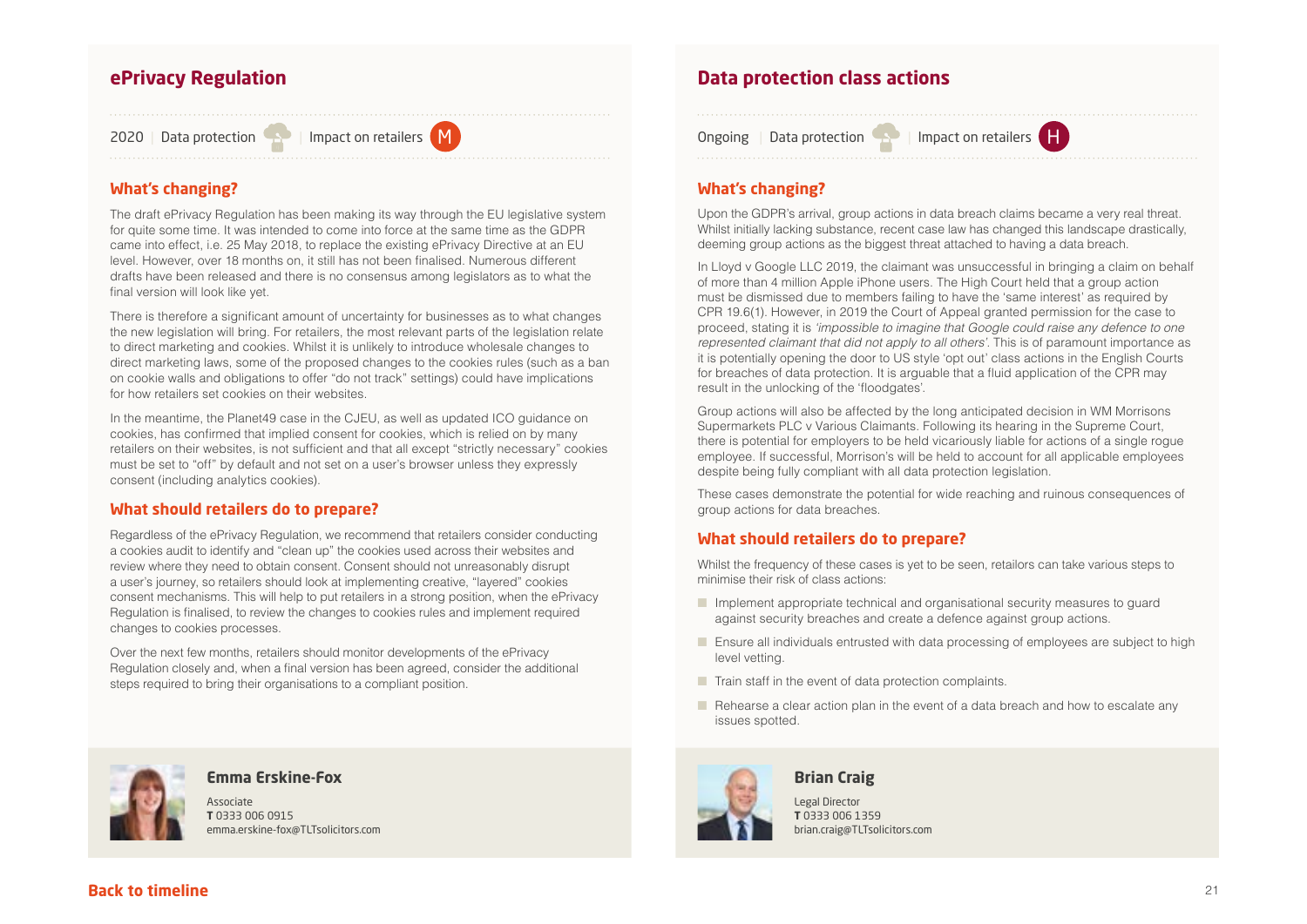### <span id="page-22-0"></span>**Use of live facial recognition**

Ongoing | Data protection

| Impact on retailers (M

### **What's changing?**

The use of live facial recognition (LFC) technology in public places is a controversial topic. There have been multiple cases of its use, most notably following judgment being handed down in Bridges v South Wales Police which upheld police use of LFR. In the private sector, there has also been a growing demand amongst retailers to use LFR technology to prevent shoplifting, manage customer loyalty programmes and speed checkouts.

The hotly anticipated Information Commissioner's Opinion has now been published on this topic, stating that LFR is an 'unnecessary intrusion into individuals' daily lives'. She has also called on government to produce a new statutory binding code of practice to provide safeguards that address the specific issues arising from the use of biometric technology, including LFR. This will be of paramount importance to its future usage in the wider private sector.

#### **What should retailers do to prepare?**

Any retailer intending to undertake a LFR project moving forward must:

- Articulate a sufficient justification for using LFR within a new narrowly defined purpose
- Undertake a thorough and well-informed Data Protection Impact Assessment (DPIA)
- Engage a Data Protection Officer with a well-resourced project team

The Information Commissioner has confirmed her intention to issue a further Opinion addressing the use of LFR by private sector organisations. Retailers would be well advised to take note of this further Opinion when it is published

'In the private sector, there has also been a growing demand amongst retailers to use LFR technology...'



#### **Brian Craig**

Legal Director **T** 0333 006 1359 brian.craig@TLTsolicitors.com

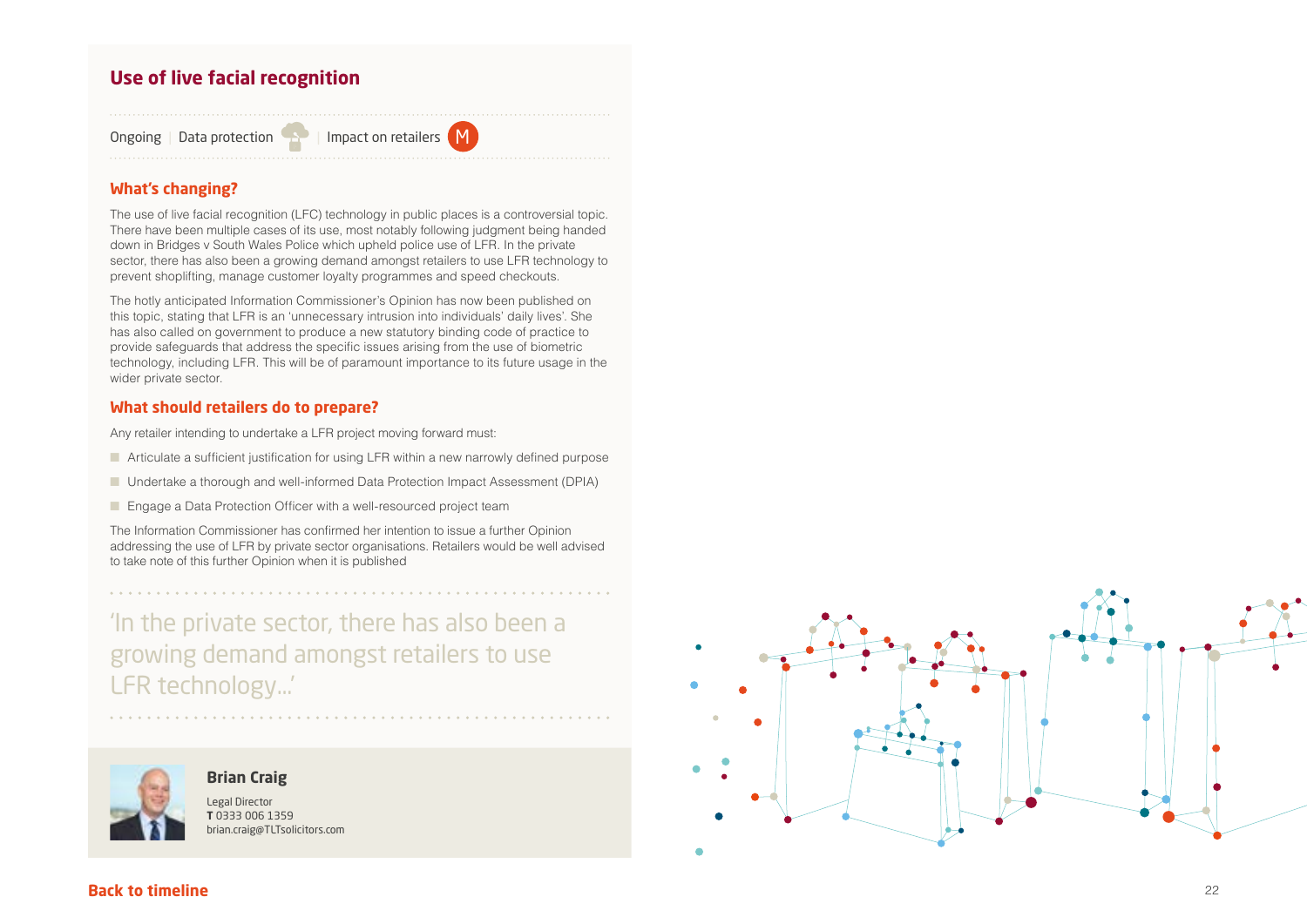### <span id="page-23-0"></span>**IR35 reforms – are you ready for 2020?**

April 2020 | Employment | Impact on retailers | M

#### **What's changing?**

IR35 is a piece of tax anti-avoidance legislation. It aims to bring into income tax arrangements where individual contractors supply their services to a client through an intermediary and, but for the existence of the intermediary, they would be considered to be an employee of the client. Currently in the private sector it is the contractors who have to assess whether IR35 applies and account for income tax and national insurance on the fees that they receive from an engagement.

Reforms to IR35 (the rules governing off-payroll working through an intermediary) that occurred in the public sector are due to be extended to large and medium sized businesses in the private sector with effect from April 2020.

This will be relevant for all circumstances where contractors supply services to retailers through a specific type of intermediary (for example a personal services company (PSC)), covering situations where intermediaries are engaged directly or through an agency or chain of agencies.

#### **What should retailers do to prepare?**

Instead of contractors assessing whether they fall "within scope" of IR35, retailers, as the end client, will be required to:

- assess a contractor's deemed employment status;
- notify relevant parties (including the worker) of the outcome of that assessment in the form of a Status Determination Statement, where companies must give reasons for that decision;

■ manage any disputes over the Status Determination Statement in the form of the client-led status disagreement process; and

■ possibly account for income tax and national insurance (both employer and employee) on fees paid to the intermediary.

If they has not already started retailers will need to commence an audit of its current labour population to identify those to whom the legislation might apply.

Other steps internally and externally would be to:

- identify alternative models of contingent labour supply and undertake an analysis of associated costs for those models;
- assess possible risk areas in relation to a shortage of labour or expertise and contractors with key strategic importance;
- review supplier and contractor contracts to ensure that they are fit for purpose; and
- ensure that processes are in place and implemented to ensure that the business complies with its obligations under the legislation and within the required timeframes.

'Reforms to IR35 that occurred in the public sector are due to be extended to large and medium sized businesses in the private sector with effect from April 2020.'



**Lizzie Stone**

Associate **T** 0333 006 0479 lizzie.stone@TLTsolicitors.com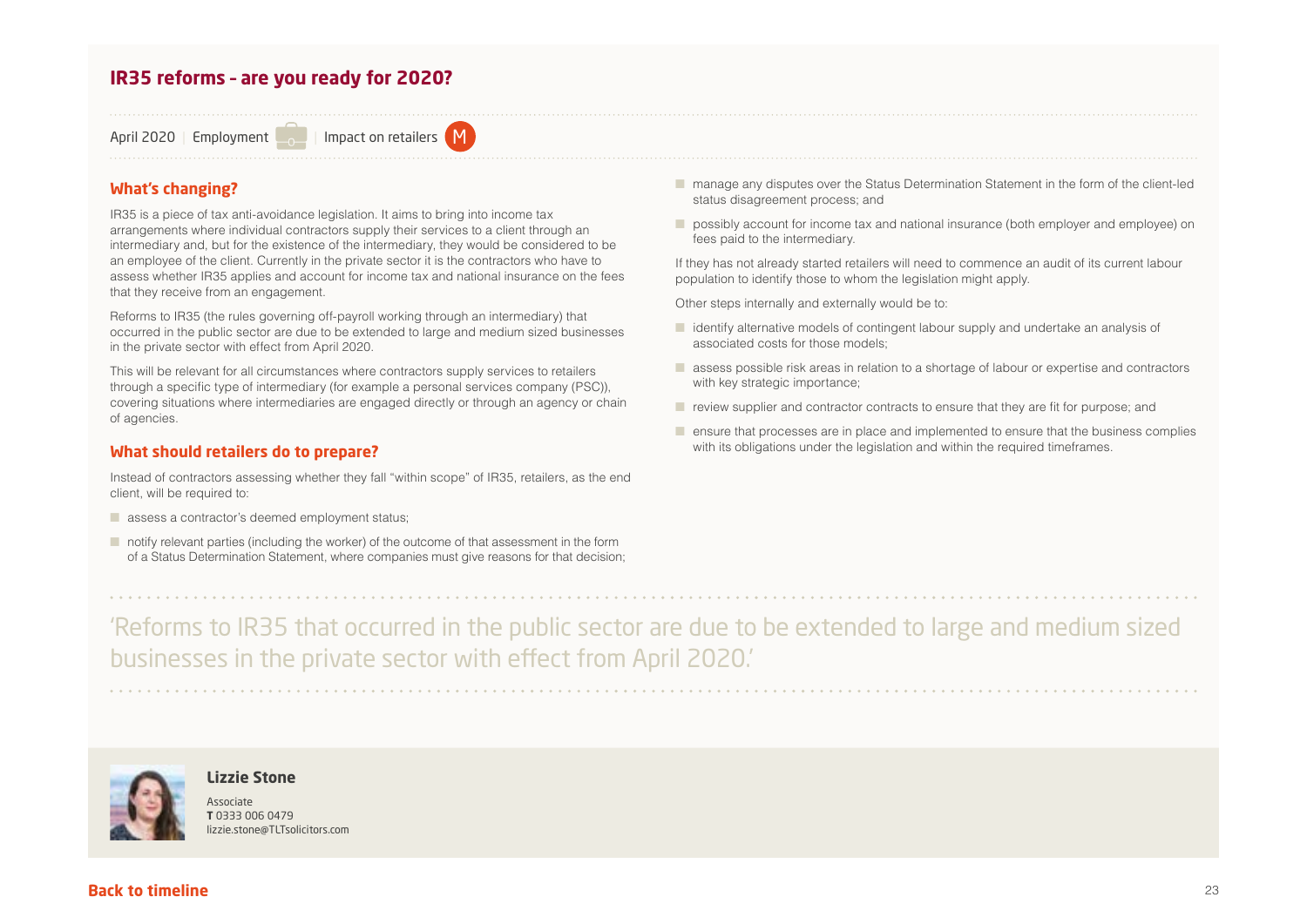### <span id="page-24-0"></span>**End of LIBOR**

Current – 31 Dec 2021 | Banking/treasury

### | Impact on retailers (M

**What's changing?** 

The Financial Conduct Authority has announced that LIBOR (the London Interbank Offer Rate) will cease to be published by the end of 2021. LIBOR should reflect the cost of banks borrowing from other banks in order to fund loans to customers. In reality, LIBOR is calculated based on banks' judgements and not on underlying data which makes it open to manipulation.

Financial regulators have therefore called for a switch to alternative benchmark rates which are risk free. For sterling transactions this is likely to mean SONIA (the Sterling Overnight Index Average). Increasingly financial products will be made available which reference SONIA or other risk free rates in place of LIBOR. Alternatively, loan products may be switched to base rates.

Many financial products use LIBOR as the applicable rate of interest, particularly debt instruments such as loans and bonds, and linked derivative hedging products. LIBOR may also be used in other contracts which call for a rate of interest including rental leases, supplier financing arrangements, tax papers, finance leases, subsidies and supply contracts. If these arrangements are to remain in place past end 2021, when LIBOR will cease to be published, the parties will need to agree revised terms. The sheer volume of contracts affected by LIBOR ceasing makes planning for its demise essential. Retailers who rely on multicurrency products may have the most difficulty transitioning from LIBOR to multiple different alternative rates.

#### **What should retailers do to prepare?**

To prepare for LIBOR cessation, retail businesses can:

- Understand their LIBOR exposures (in financial and other contracts)
- Consult with their finance providers
- Weigh up pros and cons of alternative interest rates such as base rate or SONIA
- Review individual contracts to identify clauses setting out what happens in the absence of LIBOR
- Obtain professional advice on affected contracts and other impacts of LIBOR ceasing
- Consider other elements such as systems, accounting and tax matters



### **Peter Carney**

Partner **T** 0333 006 0390 peter.carney@TLTsolicitors.com

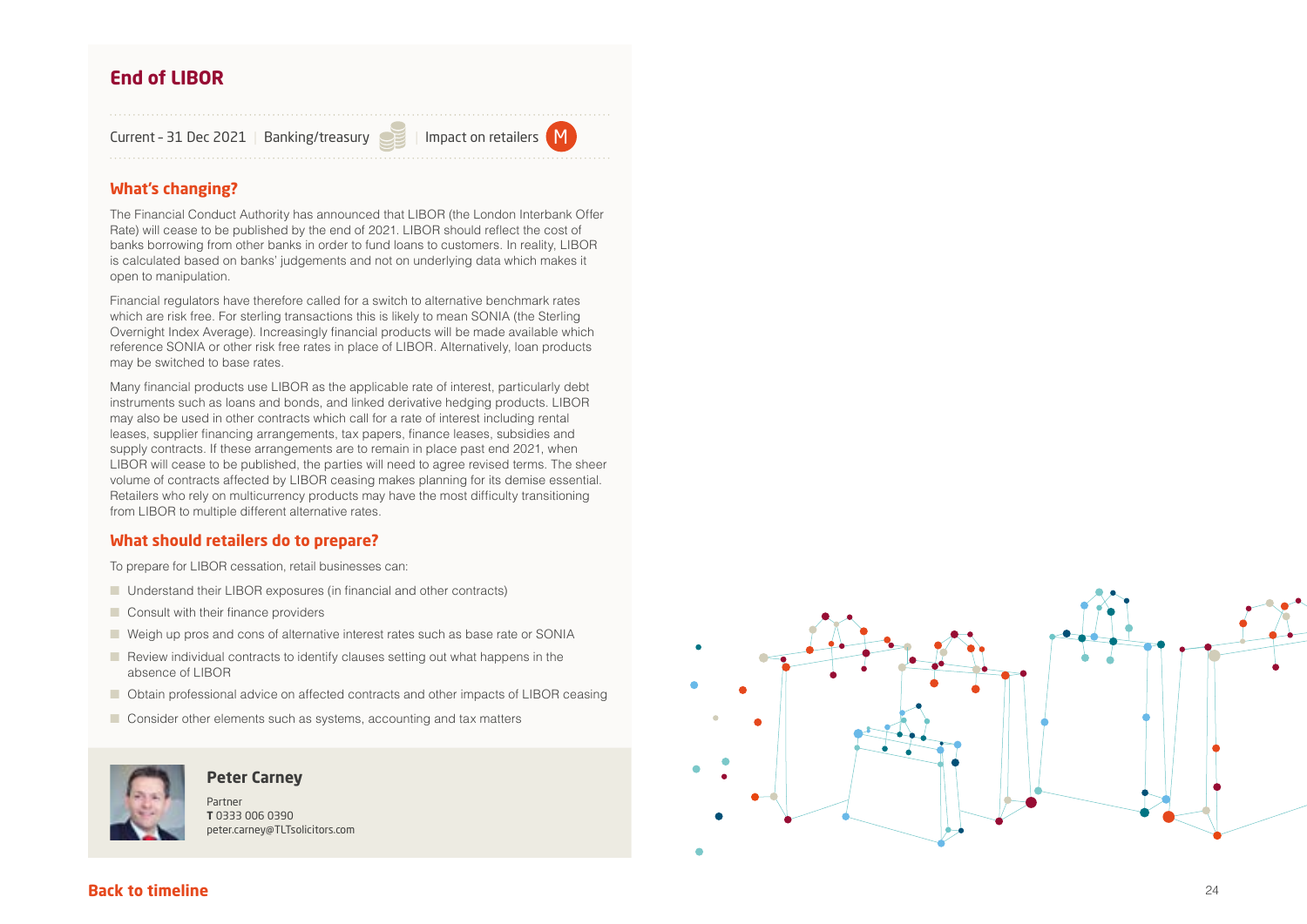### <span id="page-25-0"></span>**Payment Services Directive 2**



#### **What's changing?**

A new regulation, known as Strong Customer Authentication (SCA), came into force in Europe on 14 September 2019 with a focus on reducing fraud across the European economy by requiring additional authentication steps to be completed by customers before their payment transactions are accepted by their banks. Due to the general state of unpreparedness across the industry, industry regulators have agreed an 18 month managed roll out to SCA compliance with active supervision (and possible enforcement action for non-compliance) commencing on 14 March 2021.

#### **What does SCA require?**

Retailers will need to use two independent authentication measures to verify payments made to them by customers. The authentication measures require use of at least two of something the customer: (i) knows (such as a password or PIN); (ii) has (such as a phone or other device) and/or (iii) is (such as a fingerprint, iris scan or other biometric measure).

#### **How can businesses satisfy SCA?**

Face to face payments will rely on existing technologies, such as Chip & Pin, to be authenticated in a manner which satisfies SCA. However online payments, which are most likely to be impacted by SCA, will require authentication measures to be in place and used.

At the moment, online business have the option to use 3D secure technologies (via their payment service providers) to authenticate their customers' online payments, but under SCA payment service providers will need to ensure that their merchants, such as businesses like yours, use a new version of 3D Secure (v.2), which will be the primary authentication measure used to satisfy SCA requirements for online payments moving forwards.

#### **Disruption caused to businesses**

3D secure technologies typically work by taking customers away from your website / app to another page, hosted by their bank, where they can type additional details in order to authenticate each payment transaction prior to it being completed. Where businesses do use certain 3D secure technologies, they can benefit from liability shifting away from them (and their payment service providers) for fraud-related risks in certain circumstances.

On the less-positive side, 3D secure and other forms of authentication measures established to satisfy SCA requirements may inevitably disrupt online customer journeys, the sale conversion rates for online businesses and ultimately their bottom line.

To avoid or minimise the potential impact, businesses may be able to take advantage of some of the exemptions available to SCA, as noted below.

#### **Exemptions to SCA**

If your business is not already doing so, it may wish to engage with its payment service providers to determine how they might benefit from some of the exemptions, which in turn may necessitate your business making certain changes to its sales models and pricing propositions. Some non-exhaustive examples of exemptions to SCA include:

- **Contactless payments** Will be exempt, but only relevant for face to face payment transactions that can benefit from contactless technologies and each payment transaction remains subject to the contactless value limits set from time to time.
- **Whitelisting** Customers may place businesses on a "whitelist" of approved payees, meaning that payments after the first initial payment to such businesses will not require additional authentication (unless the customers' banks override this).
- **Recurring payments** Customer payments of the same amount to the same business may not require additional authentication after the initial payment transaction.
- **Low value transactions** Payments below €30 (subject to certain other requirements) will be exempt from SCA.
- **Transaction risk analysis** Payment service providers who benefit from low levels of fraud across their customer base may allow their customers (which could include your business) to exempt payments which they identify as low risk.

#### **What should retailers do to prepare?**

Your business should be engaging with its payment service providers and professional advisors to assess the potential impact of SCA and how best to minimise any disruption to your customer payment journeys, conversion rates and margins.



#### **Matt Atkinson**

Solicitor **T** 0333 00 61406 matt.atkinson@TLTsolicitors.com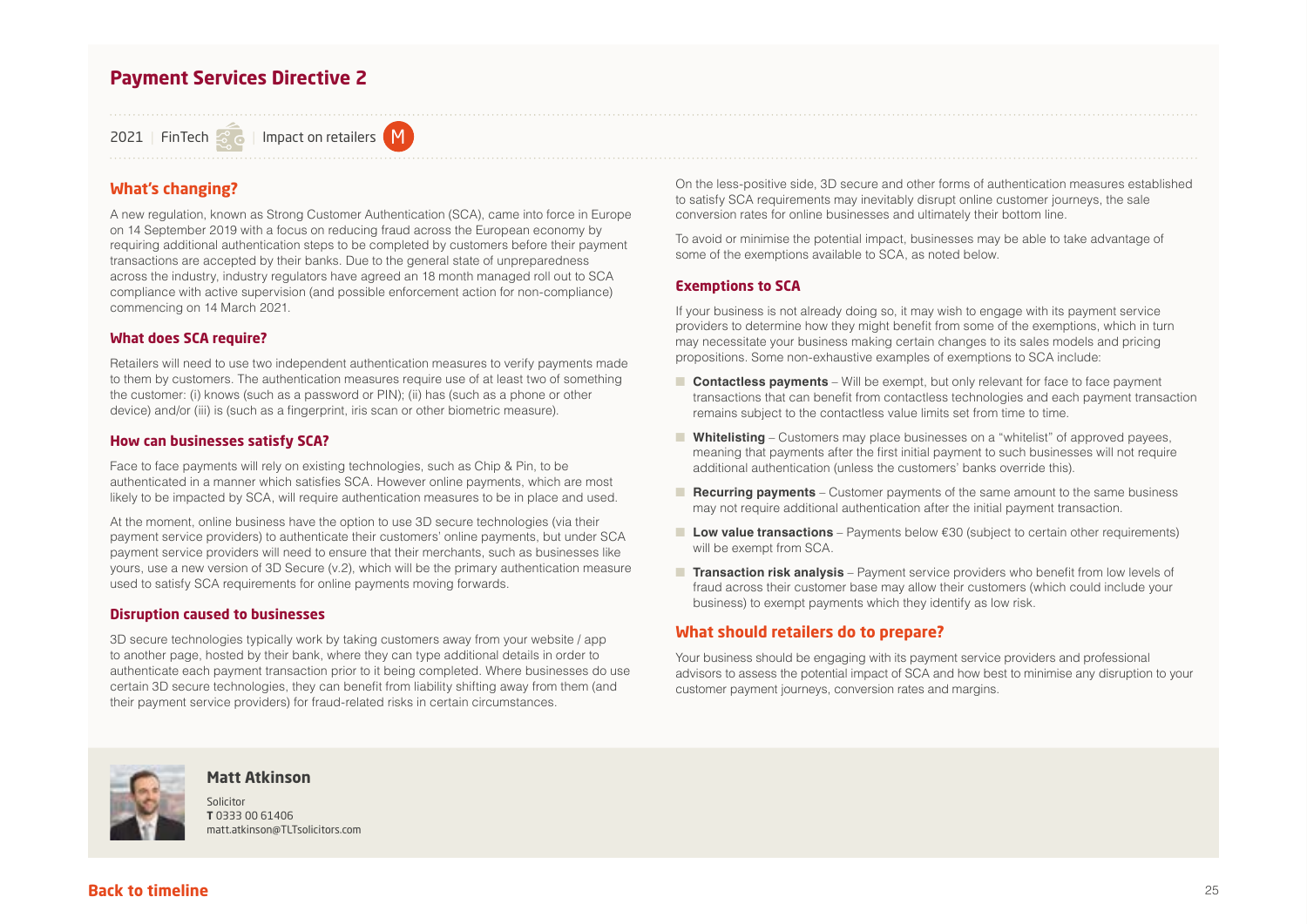**TLT advise many of the UK's leading retailers and consumer goods businesses. Our clients represent over 15,000 stores, 1 million employees and £100 billion of retail sales.**

Our team have an in-depth understanding of the industry, offering advice in context and solutions that work. Our clients include three of the UK's largest supermarket chains, a wide range of fashion brands, home improvement stores, FMCG companies and pure-play online retailers.

We provide strategic advice on major projects, as well as support for in-house teams on day-to-day matters where we act as extension of their in-house teams. We are ranked among the very best law firms in Chambers UK 2018 for Retail (UK-wide), an independent guide to the legal profession.

We also support retailers through our retail-specific training programme, seminars, e-alerts, industry reports, risk reports, etc. and are actively involved in industry groups such as the British Retail Consortium, Revo and Retail Week's General Counsel programme.

#### To find out more visit: **[www.tltsolicitors.com/retail](http://www.tltsolicitors.com/retail)**



### **Perran Jervis**

Partner and Head of Retail **T** +44 (0)333 006 0320 | perran.jervis@TLTsolicitors.com



### **Kerry Gwyther**

Partner and Head of Regulatory **T** 0333 006 0155 | kerry.gwyther@TLTsolicitors.com



#### **Duncan Reed**

Partner and editor of the Retail Risk Report **T** 0333 006 0742 | duncan.reed@TLTsolicitors.com

















Sainsbury's STAPLES **THEHUTGROUP** 



pets at home

**MATAL AN** 

#### **Brand management**

- Trade mark & design portfolio management
- Brand licensing, sponsorships and celebrity endorsements
- Brand protection and monitoring
- (incoming and outgoing)
- regulations ■ Data protection & privacy
- Health, safety & environmental

■ Advertising & marketing law ■ Promotions & pricing rules

■ Product labelling & packaging

■ Consumer law & e-commerce

■ Product liability

**Regulatory risk** 

■ Competition law

#### **Employment & pensions**

- T&Cs (eq gig economy, minimum wage & working time issues)
- ACAS conciliations & employment tribunals
- Trade union relations & industrial action
- Pensions, incentives & benefit schemes
- Reorganisations & redundancies
- TUPE issues

**Back to timeline** 26

#### **Business structuring & funding**

- Acquisitions, disposals & JVs
- Banking & financing
- Private equity investment
- Capital markets
- International expansion
- Restructuring & turnaround

- 
- 
- 
- Design right challenges
- Complex infringements through IPEC and the High Court

**RETAILERS**

■ Warehousing, logistics & fulfilment

■ Sourcing & supply

**Supply chain & logistics** ■ Agency, distribution & wholesale

- International freight forwarding
- Outsourcing, procurement & GNFR
- Contractual disputes

### **Technology**

- Technology development, procurement & licensing
- E-commerce & m-commerce
- Payment services
- Information law & cyber security
- Contractual disputes

### **Retail property**

- Acquisitions & disposals
- Estate management
- Concessions
- Planning
- Construction
- Real estate disputes

# **SERVICES FOR**